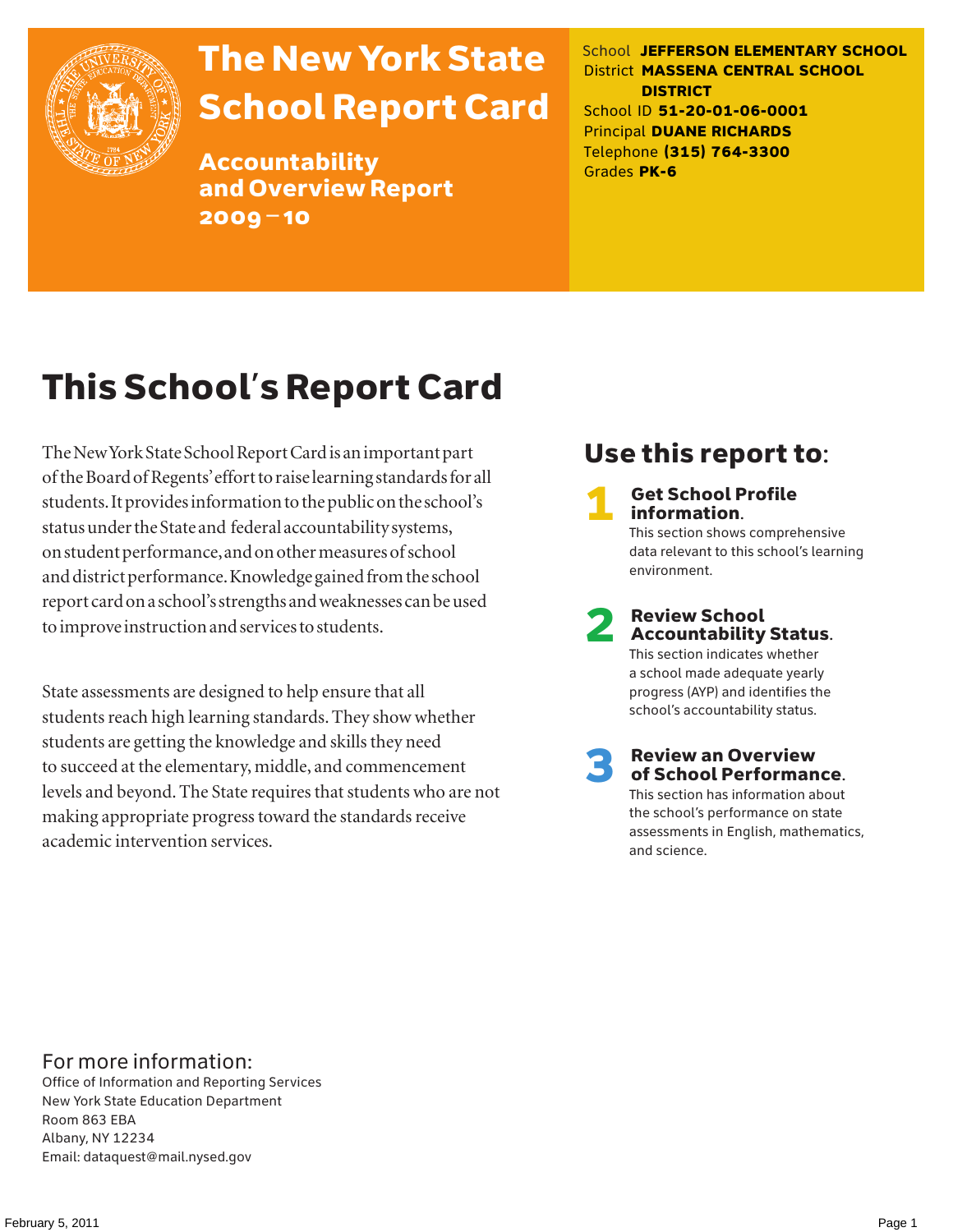School **JEFFERSON ELEMENTARY SCHOOL** District **MASSENA CENTRAL SCHOOL DISTRICT** School ID **51-20-01-06-0001**

## School Profile

This section shows comprehensive data relevant to this school's learning environment, including information about enrollment, average class size, and teacher qualifications.

## Enrollment

|                            | $2007 - 08$ | 2008-09     | 2009-10 |
|----------------------------|-------------|-------------|---------|
| Pre-K                      | 0           | $\mathbf 0$ | 35      |
| Kindergarten               | 53          | 62          | 71      |
| Grade 1                    | 67          | 76          | 86      |
| Grade 2                    | 67          | 56          | 57      |
| Grade 3                    | 71          | 67          | 59      |
| Grade 4                    | 63          | 69          | 68      |
| Grade 5                    | 56          | 66          | 76      |
| Grade 6                    | 65          | 56          | 66      |
| <b>Ungraded Elementary</b> | 0           | 0           | 0       |
| Grade 7                    | 0           | 0           | 0       |
| Grade 8                    | 0           | 0           | 0       |
| Grade 9                    | 0           | 0           | 0       |
| Grade 10                   | 0           | 0           | 0       |
| Grade 11                   | 0           | 0           | 0       |
| Grade 12                   | 0           | 0           | 0       |
| <b>Ungraded Secondary</b>  | 0           | 0           | 0       |
| Total K-12                 | 442         | 452         | 483     |

## Enrollment Information

*Enrollment* counts are as of Basic Educational Data System (BEDS) day, which is typically the first Wednesday of October of the school year. Students who attend BOCES programs on a part-time basis are included in a school's enrollment. Students who attend BOCES on a full-time basis or who are placed full time by the district in an out-of-district placement are not included in a school's enrollment. Students classified by schools as "pre-first" are included in first grade counts.

### Average Class Size

|                       | $2007 - 08$ | $2008 - 09$ | $2009 - 10$ |
|-----------------------|-------------|-------------|-------------|
| <b>Common Branch</b>  | 21          | 21          | 21          |
| Grade 8               |             |             |             |
| English               |             |             |             |
| <b>Mathematics</b>    |             |             |             |
| Science               |             |             |             |
| <b>Social Studies</b> |             |             |             |
| Grade 10              |             |             |             |
| English               |             |             |             |
| <b>Mathematics</b>    |             |             |             |
| Science               |             |             |             |
| <b>Social Studies</b> |             |             |             |

## Average Class Size Information

*Average Class Size* is the total registration in specified classes divided by the number of those classes with registration. *Common Branch* refers to self-contained classes in Grades 1–6.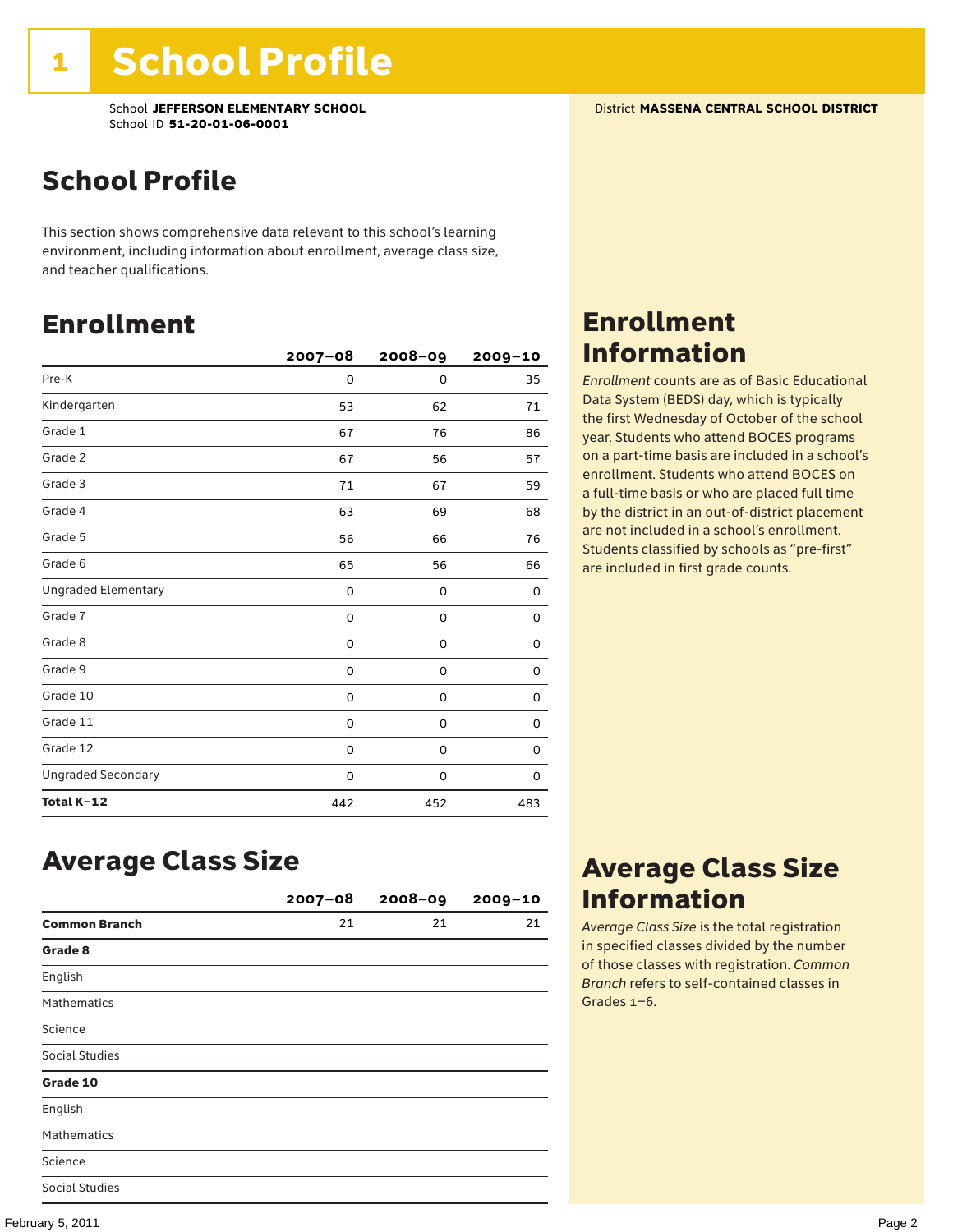School **JEFFERSON ELEMENTARY SCHOOL** District **MASSENA CENTRAL SCHOOL DISTRICT** School ID **51-20-01-06-0001**

## Demographic Factors

|                                                    | $2007 - 08$ |     | 2008-09      |     | $2009 - 10$ |     |
|----------------------------------------------------|-------------|-----|--------------|-----|-------------|-----|
|                                                    | #           | %   | #            | %   | #           | %   |
| Eligible for Free Lunch                            | 198         | 45% | 192          | 42% | 233         | 48% |
| Reduced-Price Lunch                                | 42          | 10% | 48           | 11% | 59          | 12% |
| Student Stability*                                 |             | 91% |              | 96% |             | 92% |
| Limited English Proficient                         | 0           | 0%  | 4            | 1%  | 3           | 1%  |
| <b>Racial/Ethnic Origin</b>                        |             |     |              |     |             |     |
| American Indian or Alaska Native                   | 58          | 13% | 58           | 13% | 72          | 15% |
| <b>Black or African American</b>                   | 9           | 2%  | 16           | 4%  | 16          | 3%  |
| Hispanic or Latino                                 | 3           | 1%  | 3            | 1%  | 1           | 0%  |
| Asian or Native<br>Hawaiian/Other Pacific Islander | 3           | 1%  | $\mathbf{1}$ | 0%  | 0           | 0%  |
| White                                              | 369         | 83% | 374          | 83% | 394         | 82% |
| Multiracial                                        | 0           | 0%  | 0            | 0%  | 0           | 0%  |

 \* Available only at the school level.

## Attendance and Suspensions

|                            |   | $2006 - 07$   |   | 2007-08       |   | $2008 - 09$ |  |
|----------------------------|---|---------------|---|---------------|---|-------------|--|
|                            | # | $\frac{0}{6}$ | # | $\frac{0}{6}$ | # | $\%$        |  |
| Annual Attendance Rate     |   | 95%           |   | 95%           |   | 95%         |  |
| <b>Student Suspensions</b> |   | 2%            | ካ | 1%            |   | 0%          |  |

## Demographic Factors Information

*Eligible for Free Lunch* and *Reduced*-*Price Lunch* percentages are determined by dividing the number of approved lunch applicants by the Basic Educational Data System (BEDS) enrollment in full-day Kindergarten through Grade 12. *Eligible for Free Lunch* and *Limited English Proficient* counts are used to determine *Similar Schools* groupings within a *Need*/*Resource Capacity* category. *Student Stability* is the percentage of students in the highest grade in a school who were also enrolled in that school at any time during the previous school year. (For example, if School A, which serves Grades 6–8, has 100 students enrolled in Grade 8 this year, and 92 of those 100 students were also enrolled in School A last year, the stability rate for the school is 92 percent.)

## Attendance and Suspensions Information

*Annual Attendance Rate* is determined by dividing the school's total actual attendance by the total possible attendance for a school year. A school's actual attendance is the sum of the number of students in attendance on each day the school was open during the school year. Possible attendance is the sum of the number of enrolled students who should have been in attendance on each day the school was open during the school year. *Student Suspension* rate is determined by dividing the number of students who were suspended from school (not including in-school suspensions) for one full day or longer anytime during the school year by the Basic Educational Data System (BEDS) day enrollments for that school year. A student is counted only once, regardless of whether the student was suspended one or more times during the school year.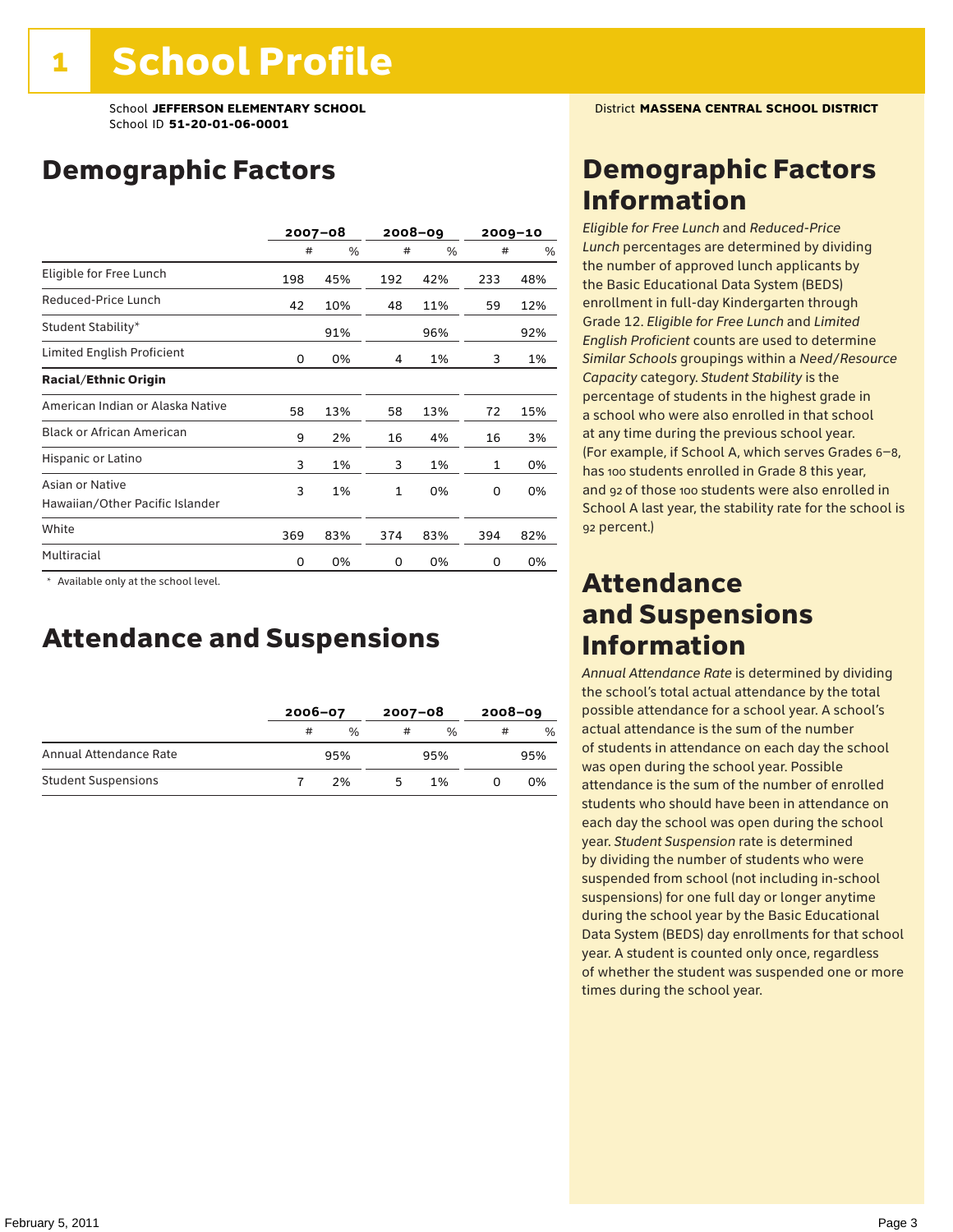School **JEFFERSON ELEMENTARY SCHOOL** District **MASSENA CENTRAL SCHOOL DISTRICT** School ID **51-20-01-06-0001**

## Teacher Qualifications

|                                                                                | $2007 - 08$ | 2008-09 | $2009 - 10$ |
|--------------------------------------------------------------------------------|-------------|---------|-------------|
| <b>Total Number of Teachers</b>                                                | 33          | 33      | 34          |
| Percent with No Valid<br><b>Teaching Certificate</b>                           | 0%          | 0%      | 0%          |
| Percent Teaching Out<br>of Certification                                       | 3%          | 6%      | 3%          |
| Percent with Fewer Than<br>Three Years of Experience                           | 9%          | 12%     | 9%          |
| Percentage with Master's Degree<br>Plus 30 Hours or Doctorate                  | 12%         | 27%     | 26%         |
| <b>Total Number of Core Classes</b>                                            | 55          | 65      | 69          |
| Percent Not Taught by Highly<br><b>Oualified Teachers in This School</b>       | 5%          | 11%     | 0%          |
| Percent Not Taught by Highly<br><b>Oualified Teachers in This District</b>     | 2%          | 5%      | 1%          |
| Percent Not Taught by Highly<br>Qualified in High-Poverty Schools<br>Statewide | 10%         | 8%      | 6%          |
| Percent Not Taught by Highly<br>Qualified in Low-Poverty Schools<br>Statewide  | 1%          | 1%      | 1%          |
| <b>Total Number of Classes</b>                                                 | 83          | 89      | 94          |
| Percent Taught by Teachers Without<br>Appropriate Certification                | 4%          | 11%     | 5%          |

## Teacher Turnover Rate

|                                                                       | $2006 - 07$ | 2007-08 | $2008 - 09$ |
|-----------------------------------------------------------------------|-------------|---------|-------------|
| Turnover Rate of Teachers with Fewer<br>than Five Years of Experience | በ%          | 30%     | 11%         |
| Turnover Rate of All Teachers                                         | 9%          | 24%     | 6%          |

## Staff Counts

|                                       | $2007 - 08$ | $2008 - 09$ | $2009 - 10$ |
|---------------------------------------|-------------|-------------|-------------|
| <b>Total Other Professional Staff</b> |             |             |             |
| Total Paraprofessionals*              | N/A         | N/A         | N/A         |
| <b>Assistant Principals</b>           | Ω           |             |             |
| Principals                            |             |             |             |

\* Not available at the school level.

## Teacher Qualifications Information

The *Percent Teaching Out of Certification* is the percent doing so more than on an incidental basis; that is, the percent teaching for more than five periods per week outside certification.

*Core Classes* are primarily K-6 common branch, English, mathematics, science, social studies, art, music, and foreign languages. To be *Highly Qualified*, a teacher must have at least a Bachelor's degree, be certified to teach in the subject area, and show subject matter competency. A teacher who taught one class outside of the certification area(s) is counted as Highly Qualified provided that 1) the teacher had been determined by the school or district through the HOUSSE process or other state-accepted methods to have demonstrated acceptable subject knowledge and teaching skills and 2) the class in question was not the sole assignment reported. Credit for incidental teaching does not extend beyond a single assignment. Independent of Highly Qualified Teacher status, any assignment for which a teacher did not hold a valid certificate still registers as teaching out of certification. High-poverty and low-poverty schools are those schools in the upper and lower quartiles, respectively, for percentage of students eligible for a free or reduced-price lunch.

## Teacher Turnover Rate Information

*Teacher Turnover Rate* for a specified school year is the number of teachers in that school year who were not teaching in the following school year divided by the number of teachers in the specified school year, expressed as a percentage.

## Staff Counts Information

*Other Professionals* includes administrators, guidance counselors, school nurses, psychologists, and other professionals who devote more than half of their time to non-teaching duties. Teachers who are shared between buildings within a district are reported on the district report only.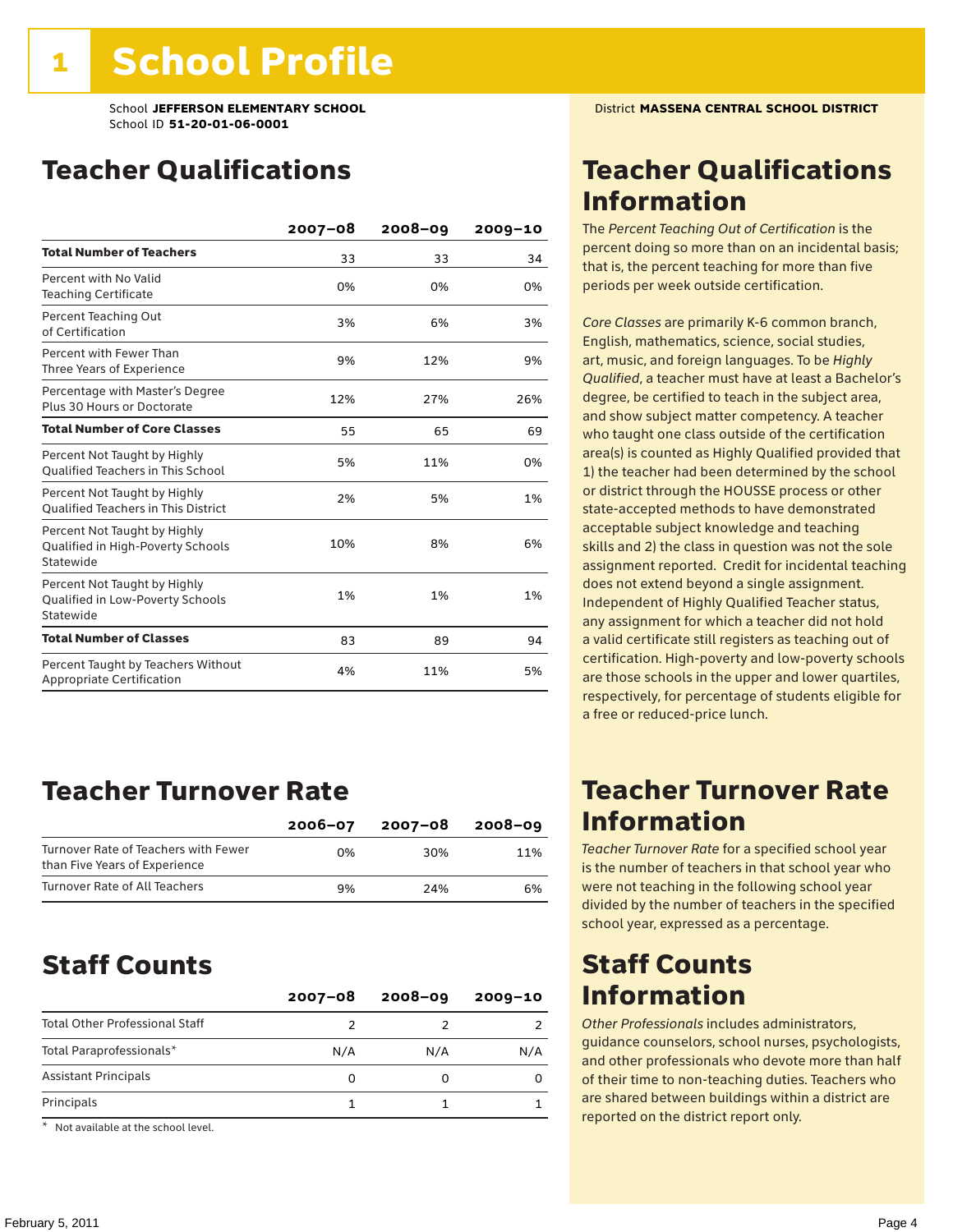english language arts

MATHEMATICS THIRD INDICATOR

## Understanding How Accountability Works in New York State

The federal No Child Left Behind (NCLB) Act requires that states develop and report on measures of student proficiency in 1) English language arts (ELA), in 2) mathematics, and on 3) a third indicator. In New York State in 2009–10, the third indicator is science at the elementary/middle level and graduation rate at the secondary level. Schools or districts that meet predefined goals on these measures are making Adequate Yearly Progress (AYP).



### 1 English Language Arts (ELA)

To make AYP in ELA, every accountability group must make AYP. For a group to make AYP, it must meet the participation *and* the performance criteria.

#### A Participation Criterion

At the elementary/middle level, 95 percent of Grades 3–8 students enrolled during the test administration period in each group with 40 or more students must be tested on the New York State Testing Program (NYSTP) in ELA or, if appropriate, the New York State English as a Second Language Achievement Test (NYSESLAT), or the New York State Alternate Assessment (NYSAA) in ELA. At the secondary level, 95 percent of seniors in 2009–10 in each accountability group with 40 or more students must have taken an English examination that meets the students' graduation requirement.

#### B Performance Criterion

At the elementary/middle level, the Performance Index (PI) of each group with 30 or more continuously enrolled tested students must equal or exceed its Effective Annual Measurable Objective (AMO) or the group must make Safe Harbor. (NYSESLAT is used only for participation.) At the secondary level, the PI of each group in the 2006 cohort with 30 or more members must equal or exceed its Effective AMO or the group must make Safe Harbor. To make Safe Harbor, the PI of the group must equal or exceed its Safe Harbor Target and the group must qualify for Safe Harbor using the third indicator, science or graduation rate.

#### 2 Mathematics

The same criteria for making AYP in ELA apply to mathematics. At the elementary/middle level, the measures used to determine AYP are the NYSTP and the NYSAA in mathematics. At the secondary level, the measures are mathematics examinations that meet the students' graduation requirement.

#### 3 Third Indicator

In addition to English language arts and mathematics, the school must also make AYP in a third area of achievement. This means meeting the criteria in science at the elementary/middle level and the criteria in graduation rate at the secondary level.

Elementary/Middle-Level Science: To make AYP, the All Students group must meet the participation criterion *and* the performance criterion.

#### A Participation Criterion

Eighty percent of students in Grades 4 and/or 8 enrolled during the test administration period in the All Students group, if it has 40 or more students, must be tested on an accountability measure. In Grade 4, the measures are the Grade 4 elementary-level science test and the Grade 4 NYSAA in science. In Grade 8 science, the measures are the Grade 8 middle-level science test, Regents science examinations, and the Grade 8 NYSAA in science.

#### B Performance Criterion

The PI of the All Students group, if it has 30 or more students, must equal or exceed the State Science Standard (100) or the Science Progress Target.

Qualifying for Safe Harbor in Elementary/Middle-Level ELA and Math: To qualify, the group must meet both the participation criterion and the performance criterion in science.

Secondary-Level Graduation Rate: For a school to make AYP in graduation rate, the percent of students in the 2005 graduation-rate total cohort in the All Students group earning a local or Regents diploma by August 31, 2009 must equal or exceed the Graduation-Rate Standard (80%) or the Graduation-Rate Progress Target.

Qualifying for Safe Harbor in Secondary-Level ELA and Math: To qualify, the percent of the 2005 graduation-rate total cohort earning a local or Regents diploma by August 31, 2009 must equal or exceed the Graduation-Rate Standard (80%) or the Graduation-Rate Progress Target for that group.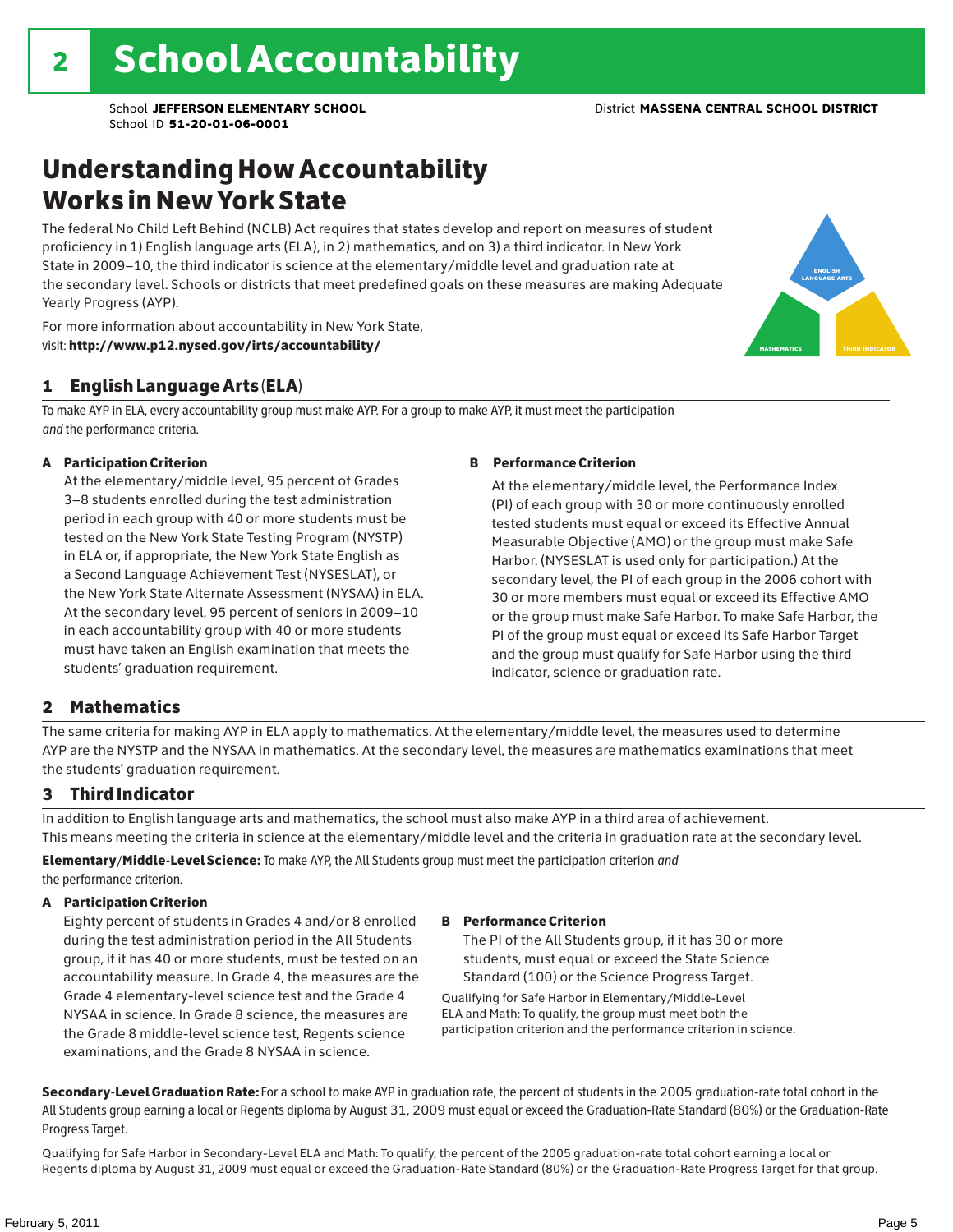## Useful Terms for Understanding Accountability

#### 12th Graders

The count of 12th graders enrolled during the 2009–10 school year used to determine the Percentage Tested for the Participation part of the AYP determination for secondarylevel ELA and mathematics. These are the first numbers in the parentheses after the subgroup label on the secondary-level ELA and mathematics pages.

#### 2006 Cohort

The count of students in the 2006 accountability cohort used to determine the Performance Index for the Test Performance part of the AYP determination for secondary-level ELA and mathematics. These are the second numbers in the parentheses after the subgroup label on the secondary-level ELA and mathematics pages.

#### Accountability Cohort for English and Mathematics

The accountability cohort is used to determine if a school or district met the performance criterion in secondary-level ELA and mathematics. The 2006 school accountability cohort consists of all students who first entered Grade 9 anywhere in the 2006–07 school year, and all ungraded students with disabilities who reached their seventeenth birthday in the 2006–07 school year, who were enrolled on October 7, 2009 and did not transfer to a diploma granting program. Students who earned a high school equivalency diploma or were enrolled in an approved high school equivalency preparation program on June 30, 2010, are not included in the 2006 school accountability cohort. The 2006 district accountability cohort consists of all students in each school accountability cohort plus students who transferred within the district after BEDS day plus students who were placed outside the district by the Committee on Special Education or district administrators and who met the other requirements for cohort membership. Cohort is defined in Section 100.2 (p) (16) of the Commissioner's Regulations.

#### Adequate Yearly Progress (AYP)

Adequate Yearly Progress (AYP) indicates satisfactory progress by a district or a school toward the goal of proficiency for all students.

#### Annual Measurable Objective (AMO)

The Annual Measurable Objective (AMO) is the Performance Index value that signifies that an accountability group is making satisfactory progress toward the goal that 100 percent of students will be proficient in the State's learning standards for English language arts and mathematics by 2013–14. The AMOs for each grade level will be increased as specified in CR100.2(p) (14) and will reach 200 in 2013–14. (See Effective AMO for further information.)

#### Continuous Enrollment

The count of continuously enrolled tested students used to determine the Performance Index for the Test Performance part of the AYP determination for elementary/middle-level ELA, mathematics, and science. These are the second numbers in the parentheses after the subgroup label on the elementary/ middle-level ELA, mathematics, and science pages.

#### Continuously Enrolled Students

At the elementary/middle level, continuously enrolled students are those enrolled in the school or district on BEDS day (usually the first Wednesday in October) of the school year until the test administration period. At the secondary level, all students who meet the criteria for inclusion in the accountability cohort are considered to be continuously enrolled.

#### Effective Annual Measurable Objective (Effective AMO)

The Effective Annual Measurable Objective is the Performance Index (PI) value that each accountability group within a school or district is expected to achieve to make AYP. The Effective AMO is the lowest PI that an accountability group of a given size can achieve in a subject for the group's PI not to be considered significantly different from the AMO for that subject. If an accountability group's PI equals or exceeds the Effective AMO, it is considered to have made AYP. A more complete definition of Effective AMO and a table showing the PI values that each group size must equal or exceed to make AYP are available at www.p12.nysed.gov/irts.

#### Graduation Rate

The Graduation Rate on the Graduation Rate page is the percentage of the 2005 cohort that earned a local or Regents diploma by August 31, 2009.

#### Graduation-Rate Total Cohort

The Graduation-Rate Total Cohort, shown on the Graduation Rate page, is used to determine if a school or district made AYP in graduation rate. For the 2009–10 school year, this cohort is the 2005 graduation-rate total cohort. The 2005 total cohort consists of all students who first entered Grade 9 anywhere in the 2005–06 school year, and all ungraded students with disabilities who reached their seventeenth birthday in the 2005–06 school year, and who were enrolled in the school/ district for five months or longer or who were enrolled in the school/district for less than five months but were previously enrolled in the same school/district for five months or longer between the date they first entered Grade 9 and the date they last ended enrollment. A more detailed definition of graduation-rate cohort can be found in the SIRS Manual at

#### http://www.p12.nysed.gov/irts/sirs/.

For districts and schools with fewer than 30 graduation-rate total cohort members in the All Students group in 2009–10, data for 2008–09 and 2009–10 for accountability groups were combined to determine counts and graduation rates. Groups with fewer than 30 students in the graduation-rate total cohort are not required to meet the graduation-rate criterion.

#### Limited English Proficient

For all accountability measures, if the count of LEP students is equal to or greater than 30, former LEP students are also included in the performance calculations.

#### Non-Accountability Groups

Female, Male, and Migrant groups are not part of the AYP determination for any measure.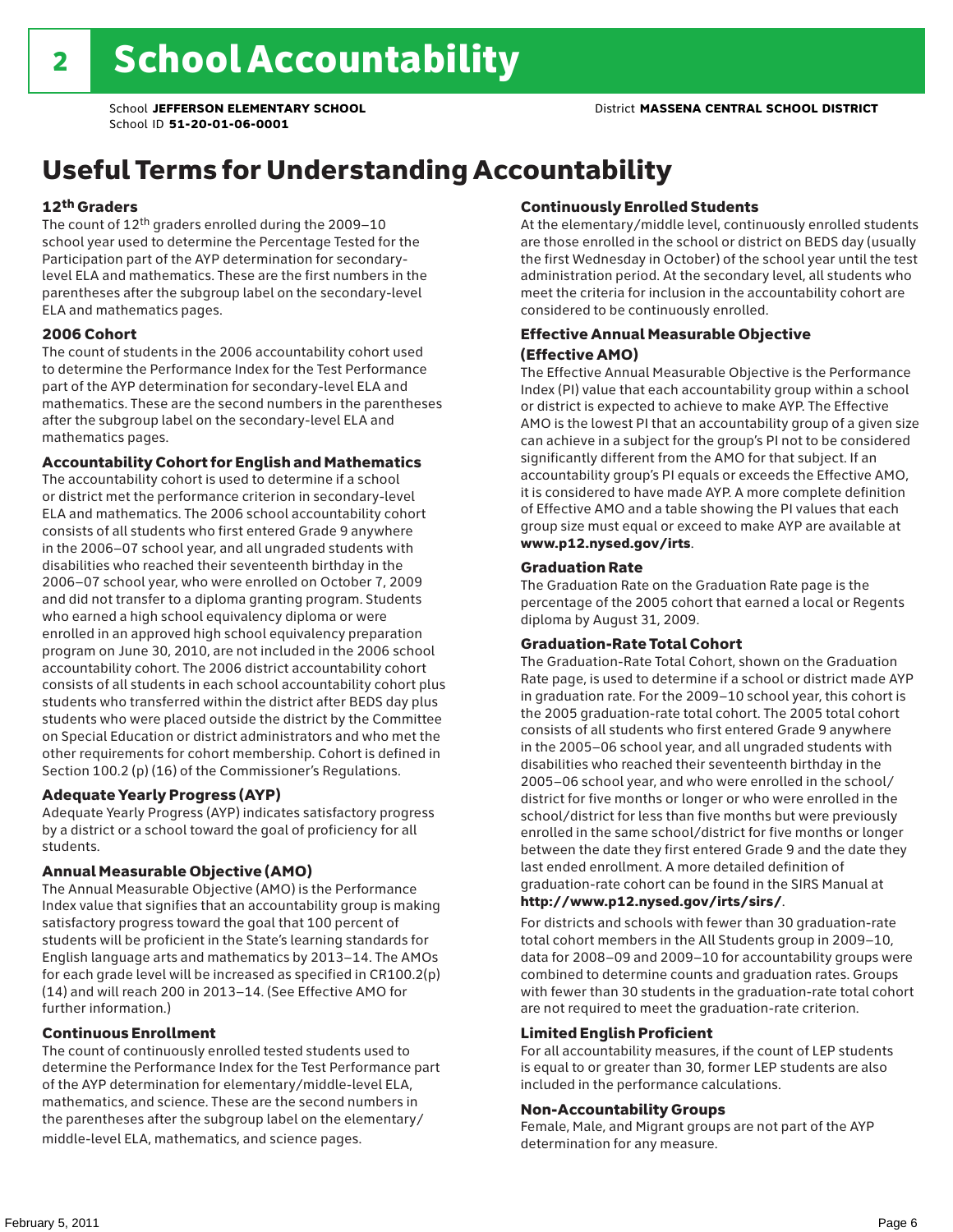## Useful Terms for Understanding Accountability (continued)

#### Participation

Accountability groups with fewer than 40 students enrolled during the test administration period (for elementary/middlelevel ELA, math, and science) or fewer than 40 12th graders (for secondary-level ELA and mathematics) are not required to meet the participation criterion. If the Percentage Tested for an accountability group fell below 95 percent for ELA and math or 80 percent for science in 2009–10, the participation enrollment ("Total" or "12th Graders") shown in the tables is the sum of 2008–09 and 2009–10 participation enrollments and the "Percentage Tested" shown is the weighted average of the participation rates over those two years.

#### Performance Index (PI)

A Performance Index is a value from 0 to 200 that is assigned to an accountability group, indicating how that group performed on a required State test (or approved alternative) in English language arts, mathematics, or science. Student scores on the tests are converted to four performance levels, from Level 1 to Level 4. (See performance level definitions on the Overview summary page.) At the elementary/middle level, the PI is calculated using the following equation:

100 × [(Count of Continuously Enrolled Tested Students Performing at Levels 2, 3, and  $4 +$  the Count at Levels 3 and  $4) \div$ Count of All Continuously Enrolled Tested Students]

At the secondary level, the PI is calculated using the following equation:

100 × [(Count of Cohort Members Performing at Levels 2, 3, and 4 + the Count at Levels 3 and 4) ÷ Count of All Cohort Members]

A list of tests used to measure student performance for accountability is available at www.p12.nysed.gov/irts.

#### Progress Targets

For accountability groups below the State Standard in science or graduation rate, the Progress Target is an alternate method for making AYP or qualifying for Safe Harbor in English language arts and mathematics based on improvement over the previous year's performance.

*Science:* The current year's Science Progress Target is calculated by adding one point to the previous year's Performance Index (PI). Example: The 2009–10 Science Progress Target is calculated by adding one point to the 2008–09 PI.

*Graduation Rate*: The Graduation-rate Progress Target is calculated by determining a 20% gap reduction between the rate of the previous year's graduation-rate cohort and the state standard. Example: The 2009–10 Graduation-Rate Progress Target = [(80 – percentage of the 2004 cohort earning a local or Regents diploma by August 31, 2008)  $\times$  0.20] + percentage of the 2004 cohort earning a local or Regents diploma by August 31, 2008.

Progress Targets are provided for groups whose PI (for science) or graduation rate (for graduation rate) is below the State Standard.

#### Safe Harbor Targets

Safe Harbor provides an alternate means to demonstrate AYP for accountability groups that do not achieve their EAMOs in English or mathematics. The 2009–10 safe harbor targets are calculated using the following equation: 2008–09 PI + (200 – the 2008–09 PI) × 0.10

Safe Harbor Targets are provided for groups whose PI is less than the EAMO.

#### Safe Harbor Qualification (‡)

On the science page, if the group met both the participation and the performance criteria for science, the Safe Harbor Qualification column will show "Qualified." If the group did not meet one or more criteria, the column will show "Did not qualify." A "‡" symbol after the 2009–10 Safe Harbor Target on the elementary/middle- or secondary-level ELA or mathematics page indicates that the student group did not make AYP in science (elementary/middle level) or graduation rate (secondary level) and; therefore, the group did not qualify for Safe Harbor in ELA or mathematics.

#### State Standard

The criterion value that represents minimally satisfactory performance (for science) or a minimally satisfactory percentage of cohort members earning a local or Regents diploma (for graduation rate). In 2009–10, the State Science Standard is a Performance Index of 100; the State Graduation-Rate Standard is 80%. The Commissioner may raise the State Standard at his discretion in future years.

#### Students with Disabilities

For all measures, if the count of students with disabilities is equal to or greater than 30, former students with disabilities are also included in the performance calculations.

#### Test Performance

For districts and schools with fewer than 30 continuously enrolled tested students (for elementary/middle-level ELA, math, and science) or fewer than 30 students in the 2006 cohort (for secondary-level ELA and mathematics) in the All Students group in 2009–10, data for 2008–09 and 2009–10 for accountability groups were combined to determine counts and Performance Indices. For districts and schools with 30 or more continuously enrolled students/2006 cohort members in the All Students group in 2009–10, student groups with fewer than 30 members are not required to meet the performance criterion. This is indicated by a "—" in the Test Performance column in the table.

#### Total

The count of students enrolled during the test administration period used to determine the Percentage Tested for the Participation part of the AYP determination for elementary/ middle-level ELA, mathematics, and science. These are the first numbers in the parentheses after the subgroup label on the elementary/middle-level ELA, mathematics, and science pages. For accountability calculations, students who were excused from testing for medical reasons in accordance with federal NCLB guidance are not included in the count.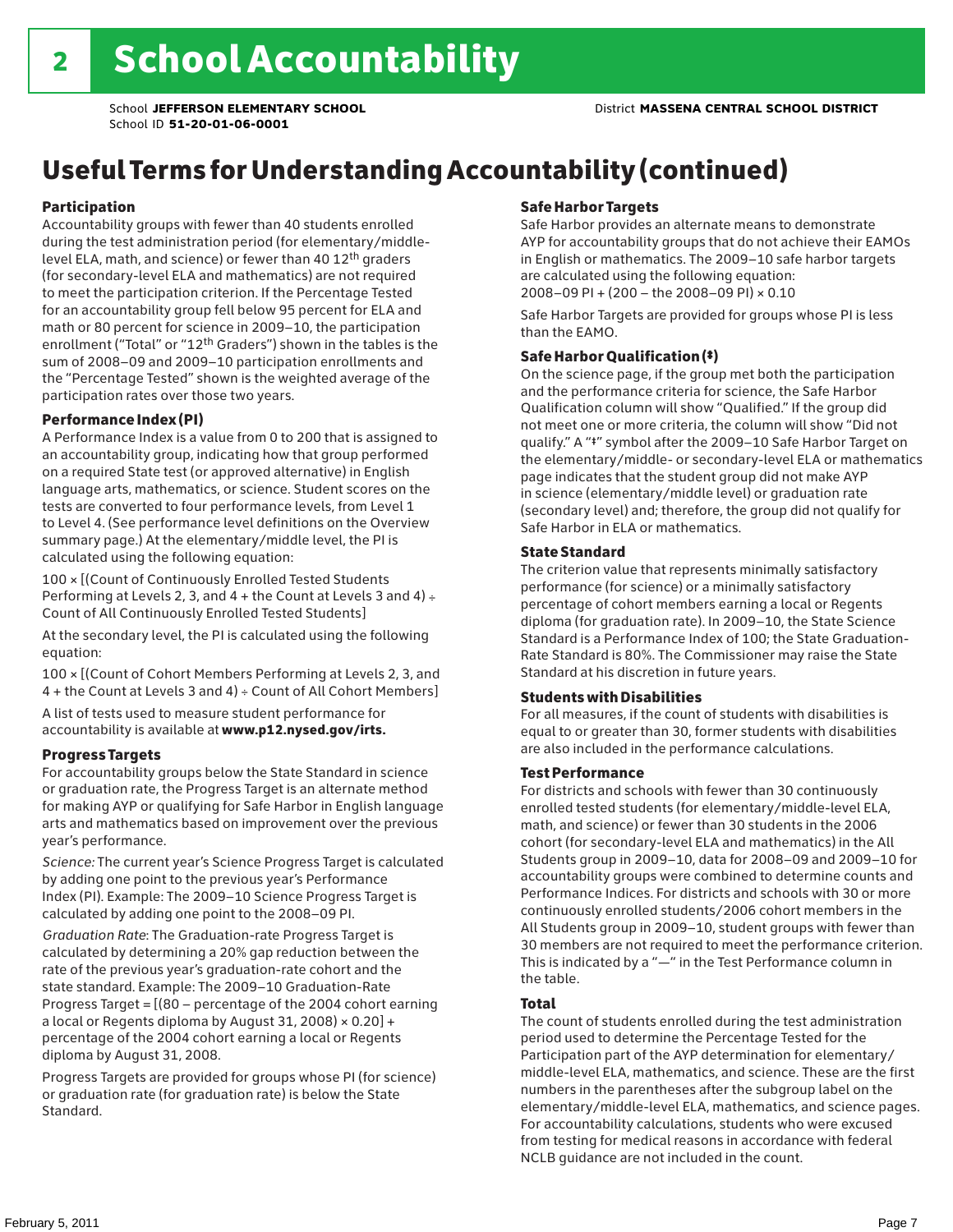School **JEFFERSON ELEMENTARY SCHOOL** District **MASSENA CENTRAL SCHOOL DISTRICT**

School ID **51-20-01-06-0001**

## Understanding Your School Accountability Status

New York State participates in the Differentiated Accountability pilot program, as approved by the United States Department of Education in January 2009. Under this program, each public school in the State is assigned an accountability "phase" (Good Standing, Improvement, Corrective Action, or Restructuring) and, for schools not in Good Standing, a "category" (Basic, Focused, or Comprehensive) for each measure for which the school is accountable. Accountability measures for schools at the elementary/middle level are English language arts (ELA), mathematics, and science; at the secondary level, they are ELA, mathematics, and graduation rate. Generally, the school's overall accountability status is its most advanced accountability phase and its highest category within that phase. A school in any year of the phase (that is not Good Standing) that makes AYP for the measure remains in the same phase/category the following year. An identified school that makes AYP in the identified measure for two consecutive years returns to Good Standing. Once a school is identified with a category within a phase, it cannot move to a less intensive category in the following school year within that phase.

Each school district with one or more Title I schools and each Title I charter school designated as Improvement (year 1 and year 2), Corrective Action, or Restructuring must make Supplemental Educational Services available for eligible students in the identified Title I school(s). A school district with one or more schools designated as Improvement (year 2), Corrective Action, or Restructuring must also provide Public School Choice to eligible students in identified Title I school(s). For more information on the Differentiated Accountability program and a list of interventions for schools not in Good Standing,

see http://www.p12.nysed.gov/nyc/APA/Differentiated\_Accountability/DA\_home.html.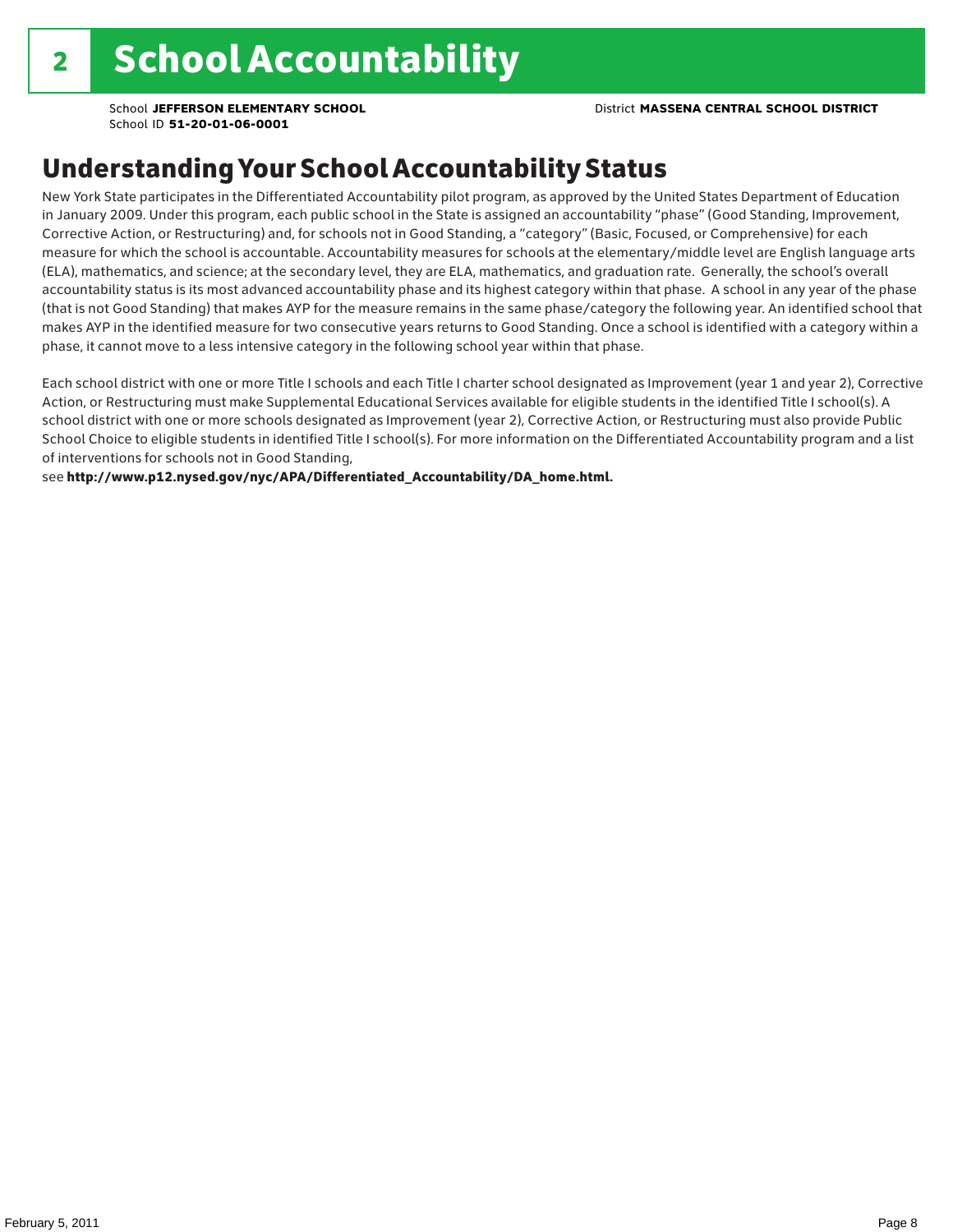## Understanding Your School Accountability Status (continued)

|  | $\sim$ | v |  |
|--|--------|---|--|
|  |        |   |  |

#### Phase/Category

Good Standing A school that has not been designated as Improvement, Corrective Action, or Restructuring.

Improvement (year 1) A school that failed to make AYP for two consecutive years on the same accountability measure; or a school that was designated as Improvement (year 1) in the current school year that made AYP for the identified measure and is in Good Standing.

Improvement (year 2) A school that was designated as a school in Improvement (year 1) in the current school year and failed to make AYP on the same accountability measure for which it was identified; or a school that was designated as Improvement (year 2) in the current school year that made AYP for the identified measure.

#### Improvement/Basic:

A school that failed to make AYP in ELA and/or math for one accountability group, but made AYP for the All Students group; or a school that failed to make AYP in only science or graduation rate. Improvement/Focused:

A school that failed to make AYP in ELA and/or math for more than one accountability group, but made AYP for the All Students group; or a school whose worst status is Improvement/Basic for at least two measures.

#### Improvement/Comprehensive:

A school that failed to make AYP in ELA and/or math for the All Students group; or a school that failed to make AYP in ELA and/or math for every accountability group for which there are at least two, but made AYP for the All Students group; or a school that failed to make AYP in ELA and/or math AND in science or graduation rate.

#### Corrective Action or Restructuring/Focused:

A school that failed to make AYP in ELA and/or math for one or more accountability groups, but made AYP for the All Students group; or a school that failed to make AYP in science or graduation rate but made AYP in ELA and math.

(year 1) in the current school year that made AYP for the identified measure. Corrective Action (year 2) A school that was designated as a school in Corrective Action (year 1) in the current school year that failed to make AYP on the same accountability measure for which it was identified; or a school that was designated as Corrective Action (year 2) in the current school year that made AYP for the identified

Corrective Action (year 1) A school that was designated as a school in Improvement (year 2) in the current school year and failed to make AYP on the same accountability measure for which it was identified; or a school that was designated as Corrective Action

measure. Restructuring (year 1) A school that was designated as a school in Corrective Action (year 2) in the current school year and failed to make AYP on the same accountability measure for which it was

identified; or a school that was designated as Restructuring (year 1) in the current school year that made AYP for the identified measure. Restructuring (year 2) A school that was designated as a school in Restructuring (year 1) in the current school year that failed to make AYP on the same accountability measure for which it was identified; or a school that was designated as Restructuring (year 2) in the current school year that made AYP for the identified measure. Restructuring (Advanced) A school that was designated as a school in Restructuring (year 2) in the current school year that failed to make AYP on the same accountability measure for which it was identified; or a school that was designated as Restructuring (Advanced) in the current school year that made AYP for the identified measure.

Corrective Action or Restructuring/Comprehensive: A school that failed to make AYP in ELA and/or math for the All Students group; or a school that failed to make AYP in ELA and/or math for every accountability group except the All Students group for which there are at least two, but made AYP for the All Students group; or a school that failed to make AYP in ELA and/or math AND in science or graduation rate.

SURR: A school that is identified for registration review (SURR) during a school year in which it is designated as a school in Improvement or Corrective Action shall, in the next school year, be designated as Restructuring (year 1)/Comprehensive.

Pending - A school's status is "Pending" if the school requires special evaluation procedures and they have not yet been completed.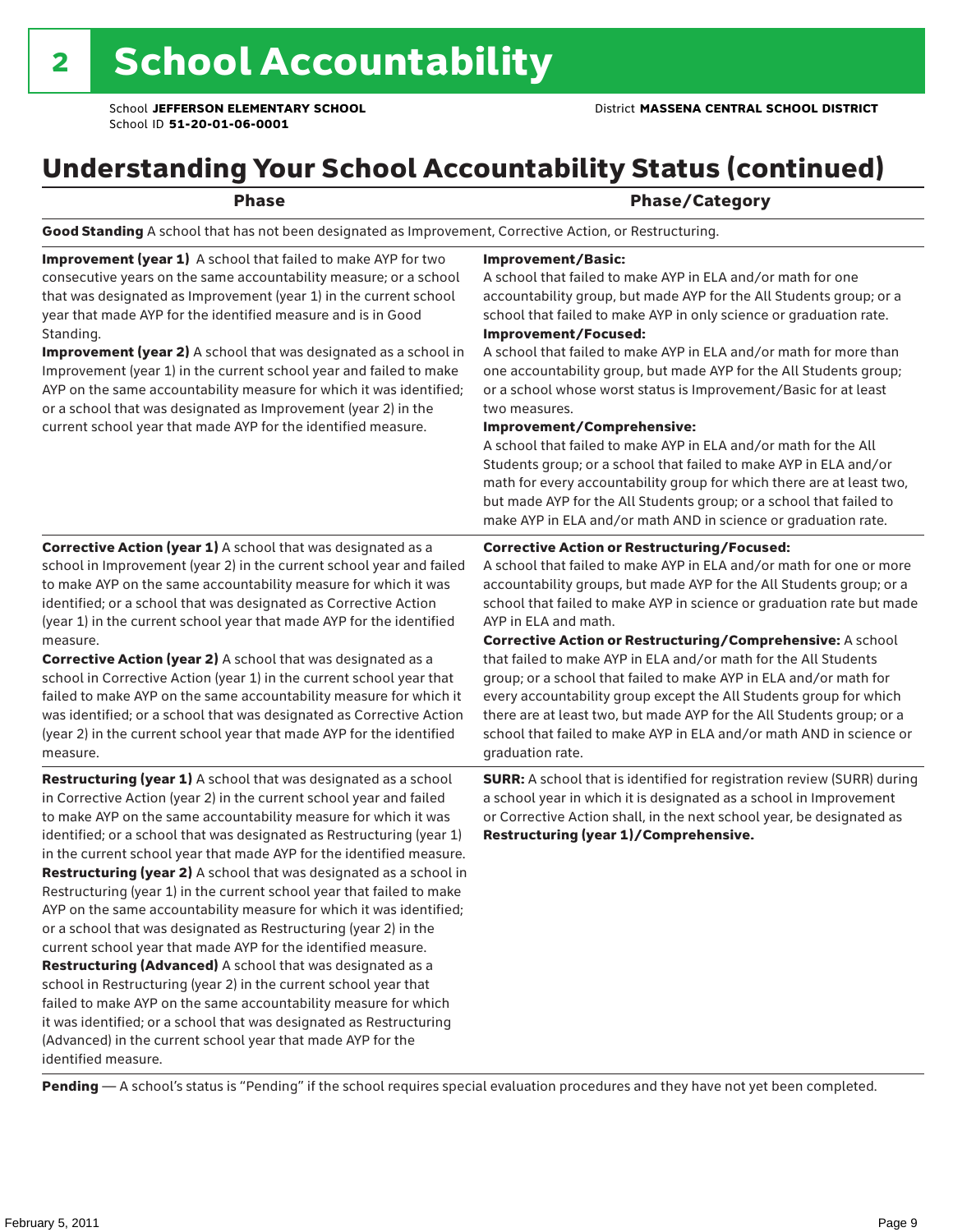# <sup>2</sup> School Accountability

School ID **51-20-01-06-0001**

### Summary

| <b>Overall Accountability</b> | <b>In Good Standing</b> |                                                         |                        |  |  |  |
|-------------------------------|-------------------------|---------------------------------------------------------|------------------------|--|--|--|
| Status $(2010 - 11)$          |                         | <b>Elementary/Middle Level</b>                          | <b>Secondary Level</b> |  |  |  |
|                               | <b>ELA</b>              | In Good Standing                                        | ELA                    |  |  |  |
|                               | Math                    | In Good Standing                                        | Math                   |  |  |  |
|                               | Science                 | In Good Standing                                        | <b>Graduation Rate</b> |  |  |  |
| <b>Title I Part A Funding</b> |                         | <b>Years the School Received Title I Part A Funding</b> |                        |  |  |  |

**2008–09 2009–10 2010–11**

YES YES YES

#### On which accountability measures did this school make Adequate Yearly Progress (AYP) and which groups made AYP on each measure?

|                                                     | <b>Elementary/Middle Level</b> |                 |               | <b>Secondary Level</b> |             |                        |  |
|-----------------------------------------------------|--------------------------------|-----------------|---------------|------------------------|-------------|------------------------|--|
|                                                     | English                        |                 |               | English                |             |                        |  |
| <b>Student Groups</b>                               | Language Arts                  | Mathematics     | Science       | Language Arts          | Mathematics | <b>Graduation Rate</b> |  |
| <b>All Students</b>                                 | V                              | V               | V             |                        |             |                        |  |
| <b>Ethnicity</b>                                    |                                |                 |               |                        |             |                        |  |
| American Indian or Alaska Native                    | v                              | J               |               |                        |             |                        |  |
| <b>Black or African American</b>                    |                                |                 |               |                        |             |                        |  |
| Hispanic or Latino                                  |                                |                 |               |                        |             |                        |  |
| Asian or Native Hawaiian/Other Pacific<br>Islander  |                                |                 |               |                        |             |                        |  |
| White                                               |                                |                 |               |                        |             |                        |  |
| Multiracial                                         |                                |                 |               |                        |             |                        |  |
| <b>Other Groups</b>                                 |                                |                 |               |                        |             |                        |  |
| <b>Students with Disabilities</b>                   | $\overline{\mathbf{v}}$        | V               |               |                        |             |                        |  |
| Limited English Proficient                          |                                |                 |               |                        |             |                        |  |
| <b>Economically Disadvantaged</b>                   | v                              |                 |               |                        |             |                        |  |
| <b>Student groups making</b><br>AYP in each subject | $\sqrt{5}$ of 5                | $\sqrt{5}$ of 5 | $\vee$ 1 of 1 |                        |             |                        |  |

#### AYP Status



Made AYP Using Safe Harbor Target

✘ Did not make AYP

— Insufficient Number of Students to Determine AYP Status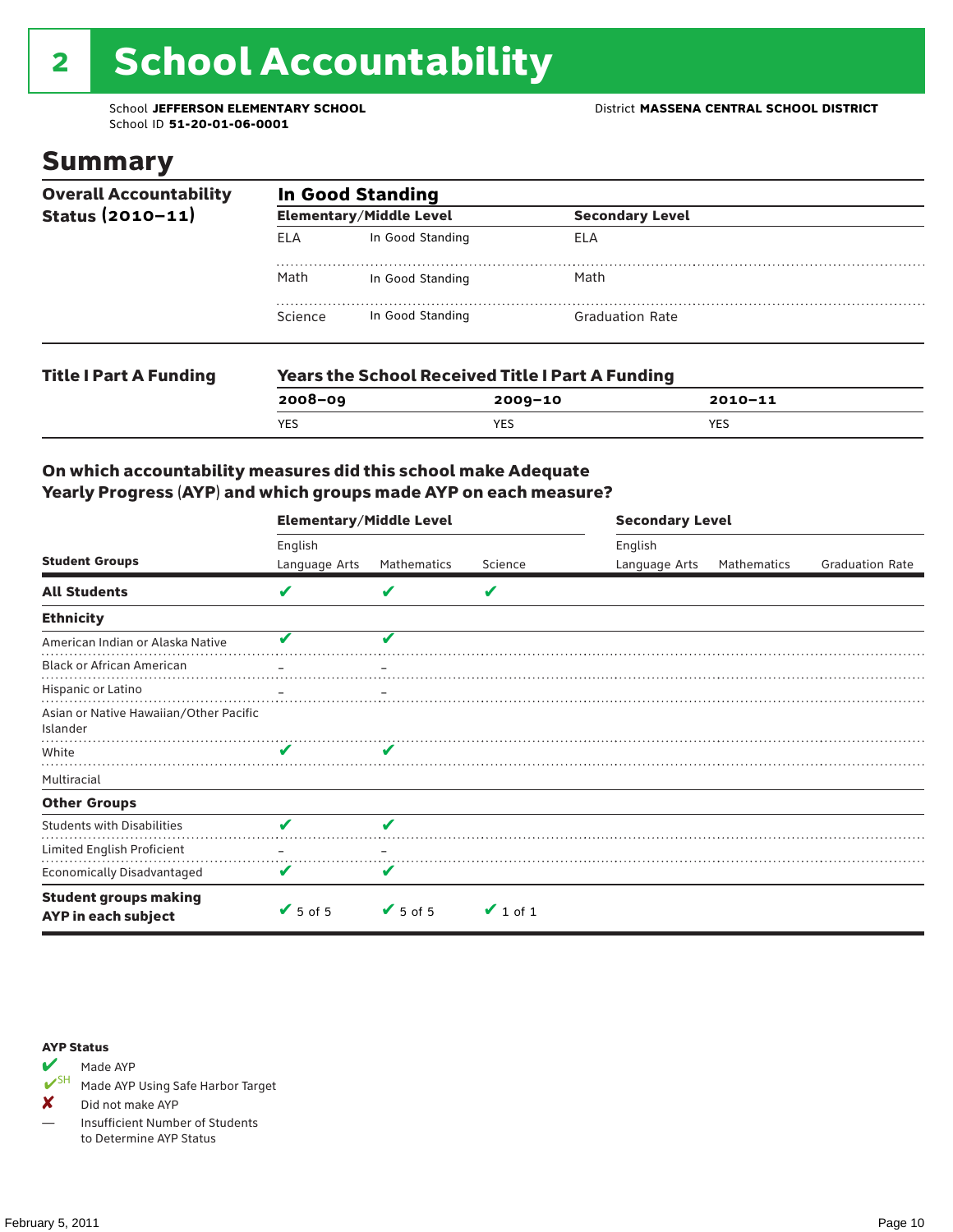## **Elementary/Middle-Level English Language Arts**

| <b>Accountability Status</b><br>In Good Standing<br>for This Subject<br>$(2010 - 11)$<br><b>Accountability Measures</b><br>Student groups making AYP in English language arts<br>5 of 5 |  | Made AYP |
|-----------------------------------------------------------------------------------------------------------------------------------------------------------------------------------------|--|----------|
|                                                                                                                                                                                         |  |          |
|                                                                                                                                                                                         |  |          |

#### How did students in each accountability group perform on **elementary/middle-level English language arts accountability measures?**

|                                                          | <b>Participation</b><br><b>AYP</b> |           | <b>Test Performance</b> |              |             | <b>Performance Objectives</b> |                    |             |
|----------------------------------------------------------|------------------------------------|-----------|-------------------------|--------------|-------------|-------------------------------|--------------------|-------------|
| <b>Student Group</b>                                     |                                    | Met       | Percentage              | Met          | Performance | Effective                     | Safe Harbor Target |             |
| (Total: Continuous Enrollment)                           | <b>Status</b>                      | Criterion | <b>Tested</b>           | Criterion    | Index       | AMO                           | $2009 - 10$        | $2010 - 11$ |
| <b>Accountability Groups</b>                             |                                    |           |                         |              |             |                               |                    |             |
| <b>All Students (268:260)</b>                            | V                                  | V         | 100%                    | $\mathbf{v}$ | 177         | 148                           |                    |             |
| <b>Ethnicity</b>                                         |                                    |           |                         |              |             |                               |                    |             |
| American Indian or Alaska Native (46:44)                 |                                    | v         | 100%                    | V            | 170         | 140                           |                    |             |
| Black or African American (10:10)                        |                                    |           |                         |              |             |                               |                    |             |
| Hispanic or Latino (2:0)                                 |                                    |           |                         |              |             |                               |                    |             |
| Asian or Native Hawaiian/Other Pacific<br>Islander (0:0) |                                    |           |                         |              |             |                               |                    |             |
| White (210:206)                                          | v                                  | V         | 100%                    | V            | 179         | 147                           |                    |             |
| Multiracial (0:0)                                        |                                    |           |                         |              |             |                               |                    |             |
| <b>Other Groups</b>                                      |                                    |           |                         |              |             |                               |                    |             |
| Students with Disabilities (37:37)                       | V                                  |           |                         | v            | 149         | 139                           |                    |             |
| Limited English Proficient (3:3)                         |                                    |           |                         |              |             |                               |                    |             |
| Economically Disadvantaged (176:172)                     | V                                  | V         | 100%                    | V            | 172         | 147                           |                    |             |
| <b>Final AYP Determination</b>                           | $\sqrt{5}$ of 5                    |           |                         |              |             |                               |                    |             |
| <b>Non-Accountability Groups</b>                         |                                    |           |                         |              |             |                               |                    |             |
| Female (140:133)                                         |                                    |           | 100%                    |              | 178         | 146                           |                    |             |
| Male (128:127)                                           |                                    |           | 100%                    |              | 175         | 146                           |                    |             |
| Migrant (0:0)                                            |                                    |           |                         |              |             |                               |                    |             |

#### Symbols

## Made AYP<br> **V**SH Made AVP

- Made AYP Using Safe Harbor Target
- X Did not make AYP
- Fewer Than 40 Total/Fewer Than 30 Continuous Enrollment
- ‡ Did not qualify for Safe Harbor

note: See *Useful Terms for Understanding Accountability*  for explanations and definitions of terms and table labels used on this page.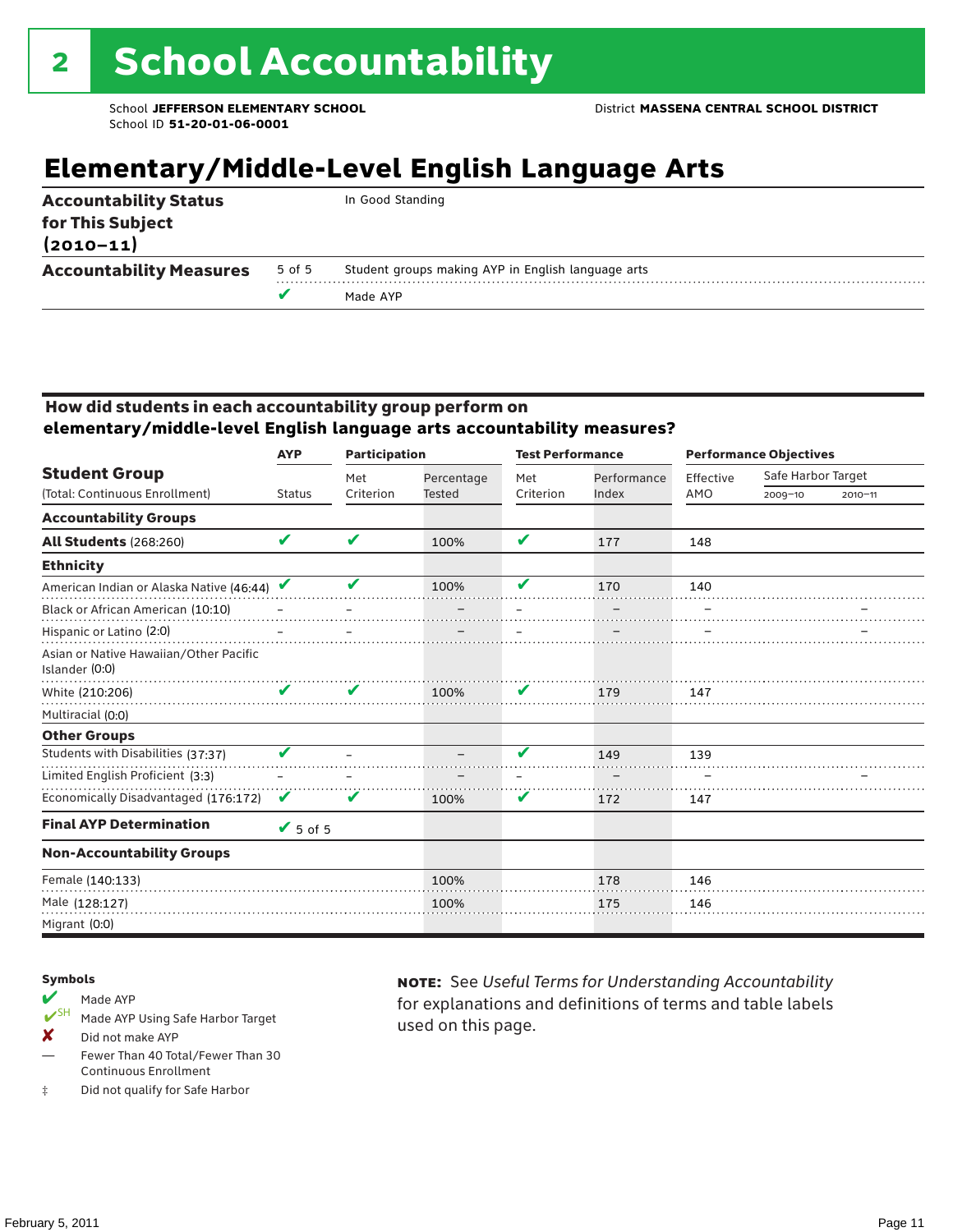## **Elementary/Middle-Level Mathematics**

| <b>Accountability Status</b><br>for This Subject<br>$(2010 - 11)$ |        | In Good Standing                         |
|-------------------------------------------------------------------|--------|------------------------------------------|
| <b>Accountability Measures</b>                                    | 5 of 5 | Student groups making AYP in mathematics |
|                                                                   |        | Made AYP                                 |
|                                                                   |        |                                          |

#### How did students in each accountability group perform on **elementary/middle-level mathematics accountability measures?**

|                                                          | <b>AYP</b>      | <b>Participation</b> |               | <b>Test Performance</b>    |             | <b>Performance Objectives</b> |                    |             |  |  |
|----------------------------------------------------------|-----------------|----------------------|---------------|----------------------------|-------------|-------------------------------|--------------------|-------------|--|--|
| <b>Student Group</b>                                     |                 | Met                  | Percentage    | Met                        | Performance | Effective                     | Safe Harbor Target |             |  |  |
| (Total: Continuous Enrollment)                           | <b>Status</b>   | Criterion            | <b>Tested</b> | Criterion                  | Index       | AMO                           | $2009 - 10$        | $2010 - 11$ |  |  |
| <b>Accountability Groups</b>                             |                 |                      |               |                            |             |                               |                    |             |  |  |
| <b>All Students (267:259)</b>                            | V               | ✔                    | 100%          | $\boldsymbol{\mathcal{L}}$ | 188         | 128                           |                    |             |  |  |
| <b>Ethnicity</b>                                         |                 |                      |               |                            |             |                               |                    |             |  |  |
| American Indian or Alaska Native (46:44)                 |                 |                      | 100%          | v                          | 189         | 120                           |                    |             |  |  |
| Black or African American (10:10)                        |                 |                      |               |                            |             |                               |                    |             |  |  |
| Hispanic or Latino (2:0)                                 |                 |                      |               |                            |             |                               |                    |             |  |  |
| Asian or Native Hawaiian/Other Pacific<br>Islander (0:0) |                 |                      |               |                            |             |                               |                    |             |  |  |
| White (209:205)                                          | ı               | V                    | 100%          | V                          | 188         | 127                           |                    |             |  |  |
| Multiracial (0:0)                                        |                 |                      |               |                            |             |                               |                    |             |  |  |
| <b>Other Groups</b>                                      |                 |                      |               |                            |             |                               |                    |             |  |  |
| Students with Disabilities (37:37)                       | V               |                      |               | v                          | 178         | 119                           |                    |             |  |  |
| Limited English Proficient (3:3)                         |                 |                      |               |                            |             |                               |                    |             |  |  |
| Economically Disadvantaged (176:172)                     | V               | v                    | 100%          | V                          | 188         | 127                           |                    |             |  |  |
| <b>Final AYP Determination</b>                           | $\sqrt{5}$ of 5 |                      |               |                            |             |                               |                    |             |  |  |
| <b>Non-Accountability Groups</b>                         |                 |                      |               |                            |             |                               |                    |             |  |  |
| Female (139:132)                                         |                 |                      | 100%          |                            | 183         | 126                           |                    |             |  |  |
| Male (128:127)                                           |                 |                      | 100%          |                            | 194         | 126                           |                    |             |  |  |
| Migrant (0:0)                                            |                 |                      |               |                            |             |                               |                    |             |  |  |

#### Symbols

- Made AYP<br> **V**SH Made AVP Made AYP Using Safe Harbor Target
- X Did not make AYP
- Fewer Than 40 Total/Fewer Than 30 Continuous Enrollment
- ‡ Did not qualify for Safe Harbor

note: See *Useful Terms for Understanding Accountability*  for explanations and definitions of terms and table labels used on this page.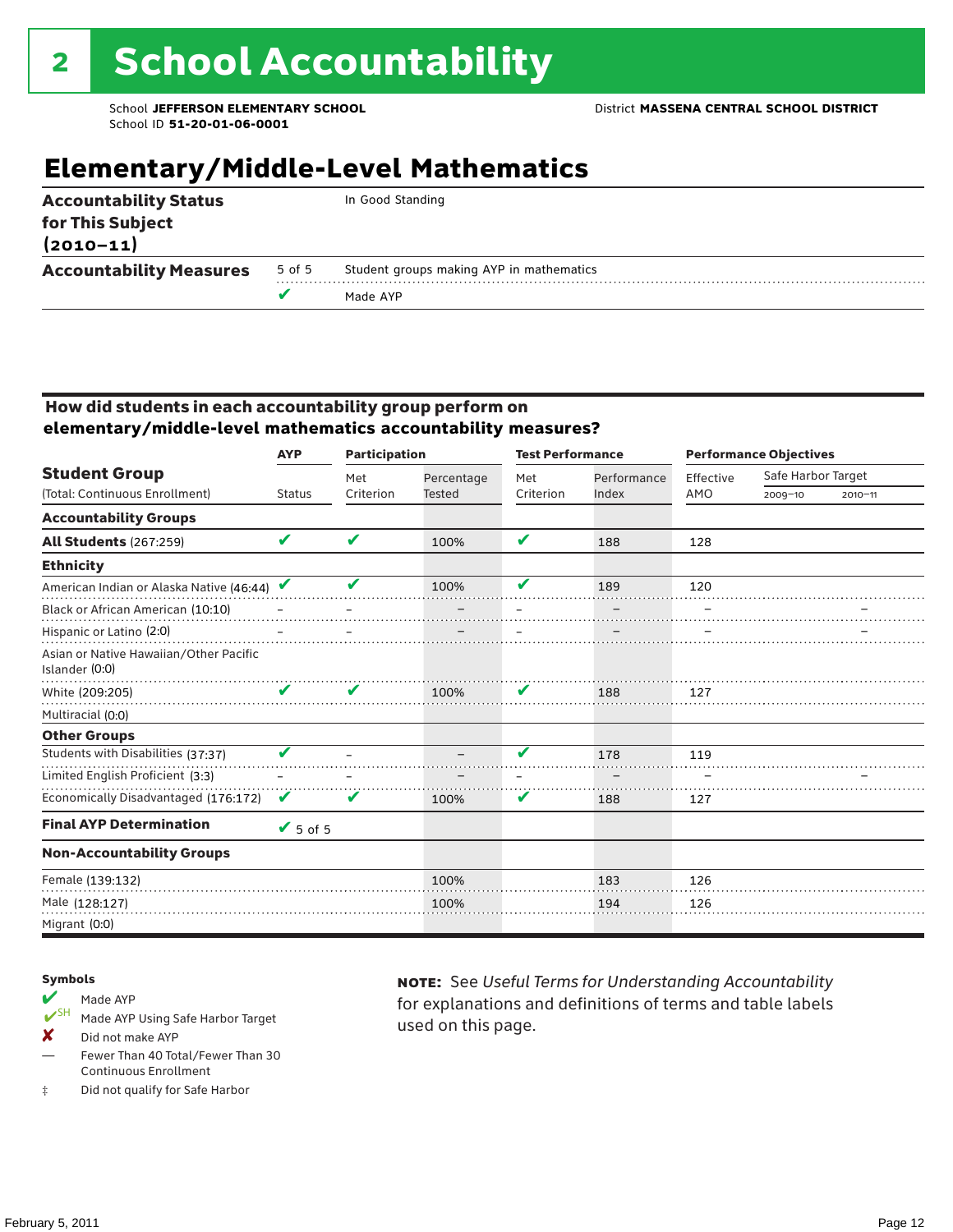## Elementary/Middle-Level Science

|        | In Good Standing                     |
|--------|--------------------------------------|
|        |                                      |
|        |                                      |
| 1 of 1 | Student groups making AYP in science |
|        | Made AYP                             |
|        |                                      |

#### How did students in each accountability group perform on elementary/middle-level science accountability measures?

|                                                          | <b>AYP</b>          |                      | <b>Participation</b> |               | <b>Test Performance</b> |             | <b>Performance Objectives</b> |                 |             |  |
|----------------------------------------------------------|---------------------|----------------------|----------------------|---------------|-------------------------|-------------|-------------------------------|-----------------|-------------|--|
| <b>Student Group</b>                                     |                     | Safe Harbor          | Met                  | Percentage    | Met                     | Performance | State                         | Progress Target |             |  |
| (Total: Continuous Enrollment)                           |                     | Status Qualification | Criterion            | <b>Tested</b> | Criterion               | Index       | Standard                      | 2009-10         | $2010 - 11$ |  |
| <b>Accountability Groups</b>                             |                     |                      |                      |               |                         |             |                               |                 |             |  |
| All Students (66:65)                                     | V                   | Oualified            | V                    | 100%          | V                       | 195         | 100                           |                 |             |  |
| <b>Ethnicity</b>                                         |                     |                      |                      |               |                         |             |                               |                 |             |  |
| American Indian or Alaska Native (16:15)                 |                     |                      |                      |               |                         |             |                               |                 |             |  |
| Black or African American (3:3)                          |                     |                      |                      |               |                         |             |                               |                 |             |  |
| Hispanic or Latino (0:0)                                 |                     |                      |                      |               |                         |             |                               |                 |             |  |
| Asian or Native Hawaiian/Other Pacific<br>Islander (0:0) |                     |                      |                      |               |                         |             |                               |                 |             |  |
| White (47:47)                                            |                     | Oualified            |                      | 100%          | V                       | 194         | 100                           |                 |             |  |
| Multiracial (0:0)                                        |                     |                      |                      |               |                         |             |                               |                 |             |  |
| <b>Other Groups</b>                                      |                     |                      |                      |               |                         |             |                               |                 |             |  |
| Students with Disabilities (7:7)                         |                     |                      |                      |               |                         |             |                               |                 |             |  |
| Limited English Proficient (1:1)                         |                     |                      |                      |               |                         |             |                               |                 |             |  |
| Economically Disadvantaged (44:44)                       |                     | Oualified            | V                    | 100%          | V                       | 198         | 100                           |                 |             |  |
| <b>Final AYP Determination</b>                           | $\mathbf{V}$ 1 of 1 |                      |                      |               |                         |             |                               |                 |             |  |
| <b>Non-Accountability Groups</b>                         |                     |                      |                      |               |                         |             |                               |                 |             |  |
| Female (36:35)                                           |                     |                      |                      |               |                         | 197         | 100                           |                 |             |  |
| Male (30:30)                                             |                     |                      |                      |               |                         | 193         | 100                           |                 |             |  |
| Migrant (0:0)                                            |                     |                      |                      |               |                         |             |                               |                 |             |  |

#### Symbols

- $M$  Made AYP
- X Did not make AYP
- Fewer Than 40 Total/Fewer Than 30 Continuous Enrollment

note: See *Useful Terms for Understanding Accountability*  for explanations and definitions of terms and table labels used on this page.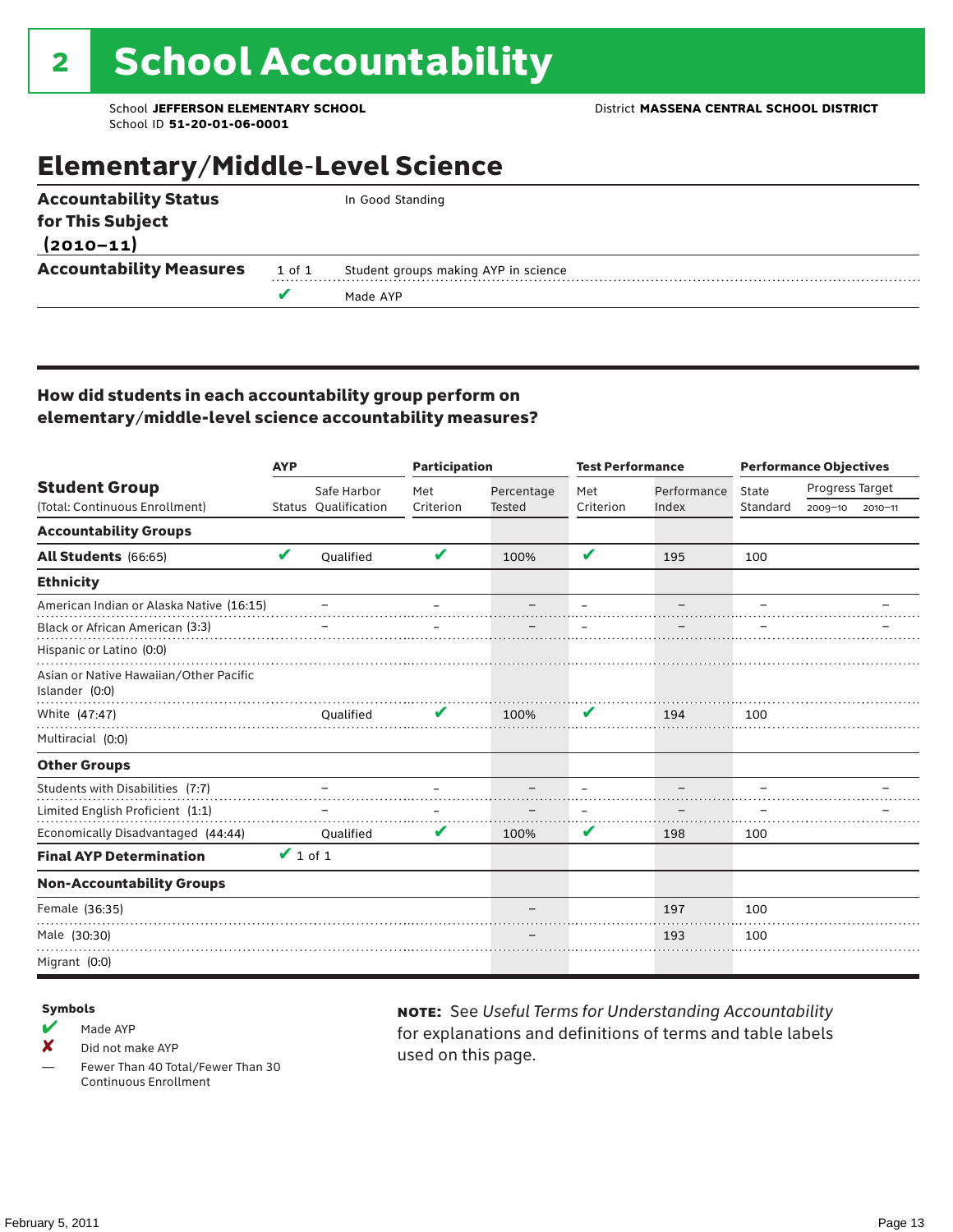## Summary of 2009–10 **School Performance**

Performance on the State assessments in English language arts, mathematics, and science at the elementary and middle levels is reported in terms of mean scores and the percentage of tested students scoring at or above Level 2, Level 3, and Level 4. Performance on the State assessments in ELA and mathematics at the secondary level is reported in terms of the percentage of students in a cohort scoring at these levels.

|                              | Percentage of students that<br>scored at or above Level 3 | Total<br>Tested |      |
|------------------------------|-----------------------------------------------------------|-----------------|------|
| <b>English Language Arts</b> | 0%                                                        | 50%             | 100% |
| Grade 3                      | 63%                                                       |                 | 59   |
| Grade 4                      | 52%                                                       |                 | 66   |
| Grade 5                      | 60%                                                       |                 | 73   |
| Grade 6                      | 48%                                                       |                 | 65   |
| <b>Mathematics</b>           |                                                           |                 |      |
| Grade 3                      | 73%                                                       |                 | 59   |
| Grade 4                      | 38%                                                       |                 | 65   |
| Grade 5                      | 56%                                                       |                 | 73   |
| Grade 6                      | 49%                                                       |                 | 65   |
| <b>Science</b>               |                                                           |                 |      |
| Grade 4                      | 95%                                                       |                 | 65   |

School **JEFFERSON ELEMENTARY SCHOOL** District **MASSENA CENTRAL SCHOOL DISTRICT**

#### About the Performance Level Descriptors

#### Level 1: Not Meeting Learning Standards.

Student performance does not demonstrate an understanding of the content expected in the subject and grade level.

#### Level 2: Partially Meeting Learning Standards.

Student performance demonstrates a partial understanding of the content expected in the subject and grade level.

#### Level 3: Meeting Learning Standards.

Student performance demonstrates an understanding of the content expected in the subject and grade level.

#### Level 4: Meeting Learning Standards with Distinction.

Student performance demonstrates a thorough understanding of the content expected in the subject and grade level.

#### How are Need/Resource Capacity (N/RC) categories determined?

Districts are divided into high, average, and low need categories based on their ability to meet the special needs of their students with local resources. Districts in the high need category are subdivided into four categories based on enrollment size and, in some cases, number of students per square mile. More information about the categories can be found in the *Report to the Governor and the Legislature on the Educational Status of the*  State's Schools at www.p12.nysed.gov/irts.

In this section, this school's performance is compared with<br>that of the school district and multigazine also taken idea In this section, this school's performance is compared that of the school district and public schools Statewide.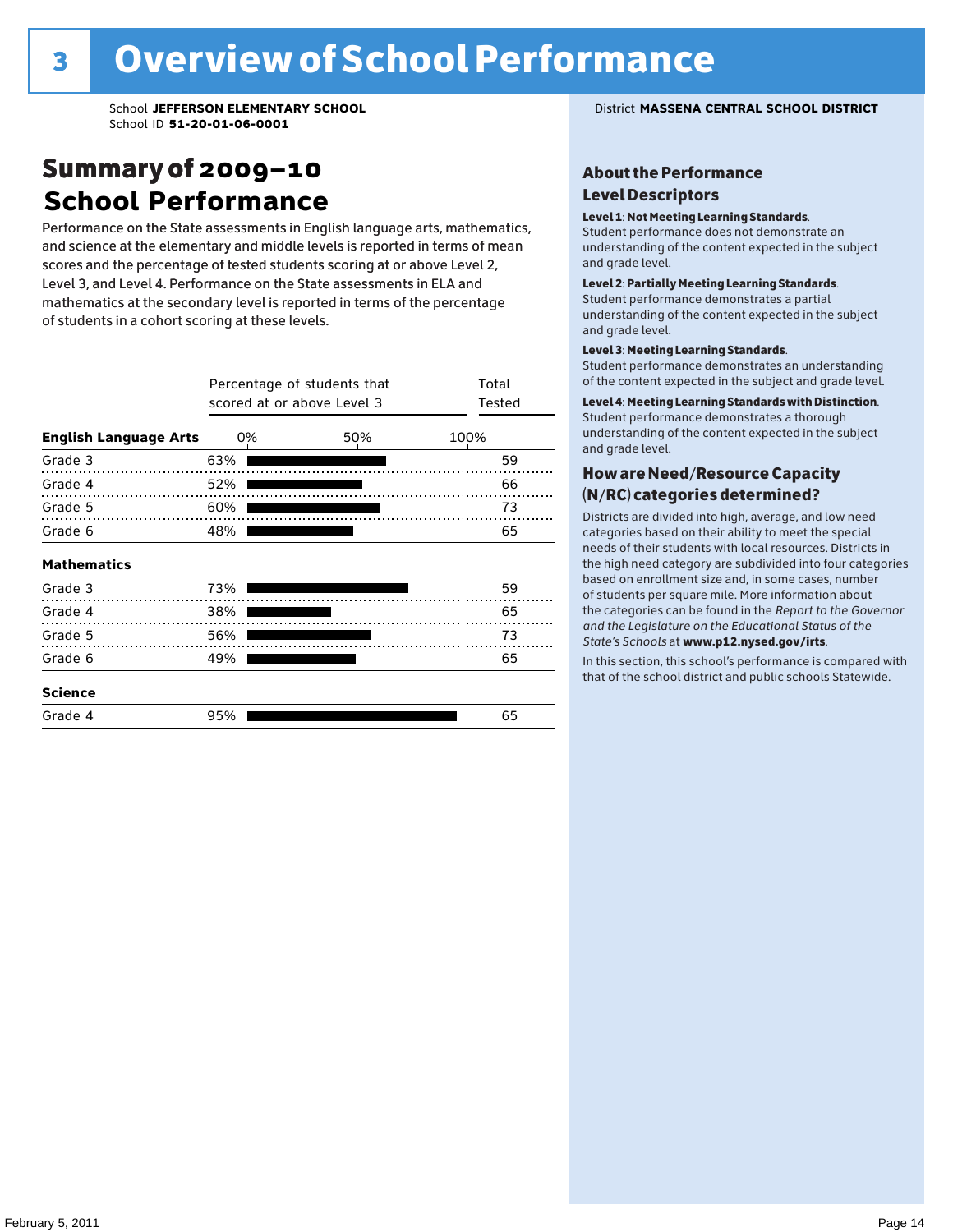## **This School's Results in Grade 3 English Language Arts**

|                            |                         | <b>This School</b> |          |                                 | <b>School District</b> |                                 |    | <b>NY State Public</b>          |         |                |  |  |
|----------------------------|-------------------------|--------------------|----------|---------------------------------|------------------------|---------------------------------|----|---------------------------------|---------|----------------|--|--|
|                            |                         |                    |          | Percentage scoring at level(s): |                        | Percentage scoring at level(s): |    | Percentage scoring at level(s): |         |                |  |  |
|                            | $2 - 4$                 |                    | $3 - 4$  | 4                               | $2 - 4$                | $3 - 4$<br>$\overline{4}$       |    |                                 | $3 - 4$ | $\overline{4}$ |  |  |
| 2010 Mean Score: 677       | *Range: 643-780 662-780 |                    |          | 694-780                         |                        |                                 |    |                                 |         |                |  |  |
| 2009 Mean Score: 673       | 100%                    | 98% 100%           |          | 87%                             | l 94% <sup>99%</sup>   | 83%                             |    | 95%<br>86%                      | 76%     |                |  |  |
| 2009-10                    |                         |                    | 63%      |                                 |                        | 58%                             |    |                                 | 55%     |                |  |  |
| 2008-09                    |                         |                    |          | 22%<br>3%                       |                        | 22%                             | 7% |                                 |         | 17% 11%        |  |  |
| Number of Tested Students: | 58                      | 63                 | 37<br>55 | 13<br>2                         | 201<br>174             | 108<br>169<br>41                | 14 |                                 |         |                |  |  |

| <b>Results by</b>                               |                | 2009-10 School Year |                                 | 2008-09 School Year |        |         |                                 |    |  |
|-------------------------------------------------|----------------|---------------------|---------------------------------|---------------------|--------|---------|---------------------------------|----|--|
| <b>Student Group</b>                            | Total          |                     | Percentage scoring at level(s): |                     | Total  |         | Percentage scoring at level(s): |    |  |
|                                                 | Tested         | $2 - 4$             | $3 - 4$                         | 4                   | Tested | $2 - 4$ | $3 - 4$                         | 4  |  |
| <b>All Students</b>                             | 59             | 98%                 | 63%                             | 22%                 | 63     | 100%    | 87%                             | 3% |  |
| Female                                          | 33             | 97%                 | 67%                             | 21%                 | 35     | 100%    | 89%                             | 6% |  |
| Male                                            | 26             | 100%                | 58%                             | 23%                 | 28     | 100%    | 86%                             | 0% |  |
| American Indian or Alaska Native                | $\overline{7}$ |                     |                                 |                     | 9      |         |                                 |    |  |
| <b>Black or African American</b>                | $\mathcal{P}$  |                     |                                 |                     | Δ      |         |                                 |    |  |
| Hispanic or Latino                              | 1              |                     |                                 |                     |        |         |                                 |    |  |
| Asian or Native Hawaiian/Other Pacific Islander |                |                     |                                 |                     |        |         |                                 |    |  |
| White                                           | 49             | 98%                 | 63%                             | 20%                 | 50     | 100%    | 88%                             | 4% |  |
| Multiracial                                     |                |                     |                                 |                     |        |         |                                 |    |  |
| Small Group Totals                              | 10             | 100%                | 60%                             | 30%                 | 13     | 100%    | 85%                             | 0% |  |
| <b>General-Education Students</b>               | 55             |                     |                                 |                     | 57     | 100%    | 89%                             | 4% |  |
| <b>Students with Disabilities</b>               | 4              |                     |                                 |                     | 6      | 100%    | 67%                             | 0% |  |
| English Proficient                              | 59             | 98%                 | 63%                             | 22%                 | 63     | 100%    | 87%                             | 3% |  |
| Limited English Proficient                      |                |                     |                                 |                     |        |         |                                 |    |  |
| Economically Disadvantaged                      | 43             | 98%                 | 53%                             | 16%                 | 37     | 100%    | 92%                             | 0% |  |
| Not Disadvantaged                               | 16             | 100%                | 88%                             | 38%                 | 26     | 100%    | 81%                             | 8% |  |
| Migrant                                         |                |                     |                                 |                     |        |         |                                 |    |  |
| Not Migrant                                     | 59             | 98%                 | 63%                             | 22%                 | 63     | 100%    | 87%                             | 3% |  |

**NOTES** 

The – symbol indicates that data for a group of students have been suppressed. If a group has fewer than five students,<br>data for that group and the next smallest group(s) are suppressed to protect the privacy of individual

| * These ranges are for 2009-10 data only. Ranges for the 2008-09 data are available in the 2008-09 Accountability and Overview Reports.<br><b>Other</b> |        | 2009-10 School Year         |         |     | 2008-09 School Year |                             |         |     |  |  |
|---------------------------------------------------------------------------------------------------------------------------------------------------------|--------|-----------------------------|---------|-----|---------------------|-----------------------------|---------|-----|--|--|
| <b>Assessments</b>                                                                                                                                      | Total  | Number scoring at level(s): |         |     | Total               | Number scoring at level(s): |         |     |  |  |
|                                                                                                                                                         | Tested | $2 - 4$                     | $3 - 4$ | 4   | Tested              | $2 - 4$                     | $3 - 4$ | 4   |  |  |
| New York State Alternate Assessment<br>(NYSAA): Grade 3 Equivalent                                                                                      | 0      |                             |         |     | 0                   |                             |         |     |  |  |
| New York State English as a Second Language<br>Achievement Test (NYSESLAT) <sup>+</sup> : Grade 3                                                       | 0      | N/A                         | N/A     | N/A |                     | N/A                         | N/A     | N/A |  |  |
|                                                                                                                                                         | Total  |                             |         |     | Total               |                             |         |     |  |  |
| Recently Arrived LEP Students NOT Tested on<br>the ELA NYSTP: Grade 3                                                                                   | 0      | N/A                         | N/A     | N/A | N/A                 | N/A                         | N/A     | N/A |  |  |

February 5, 2011 **Page 15** † These counts represent recently arrived LEP students who used the NYSESLAT to fulfill the English language arts participation requirement.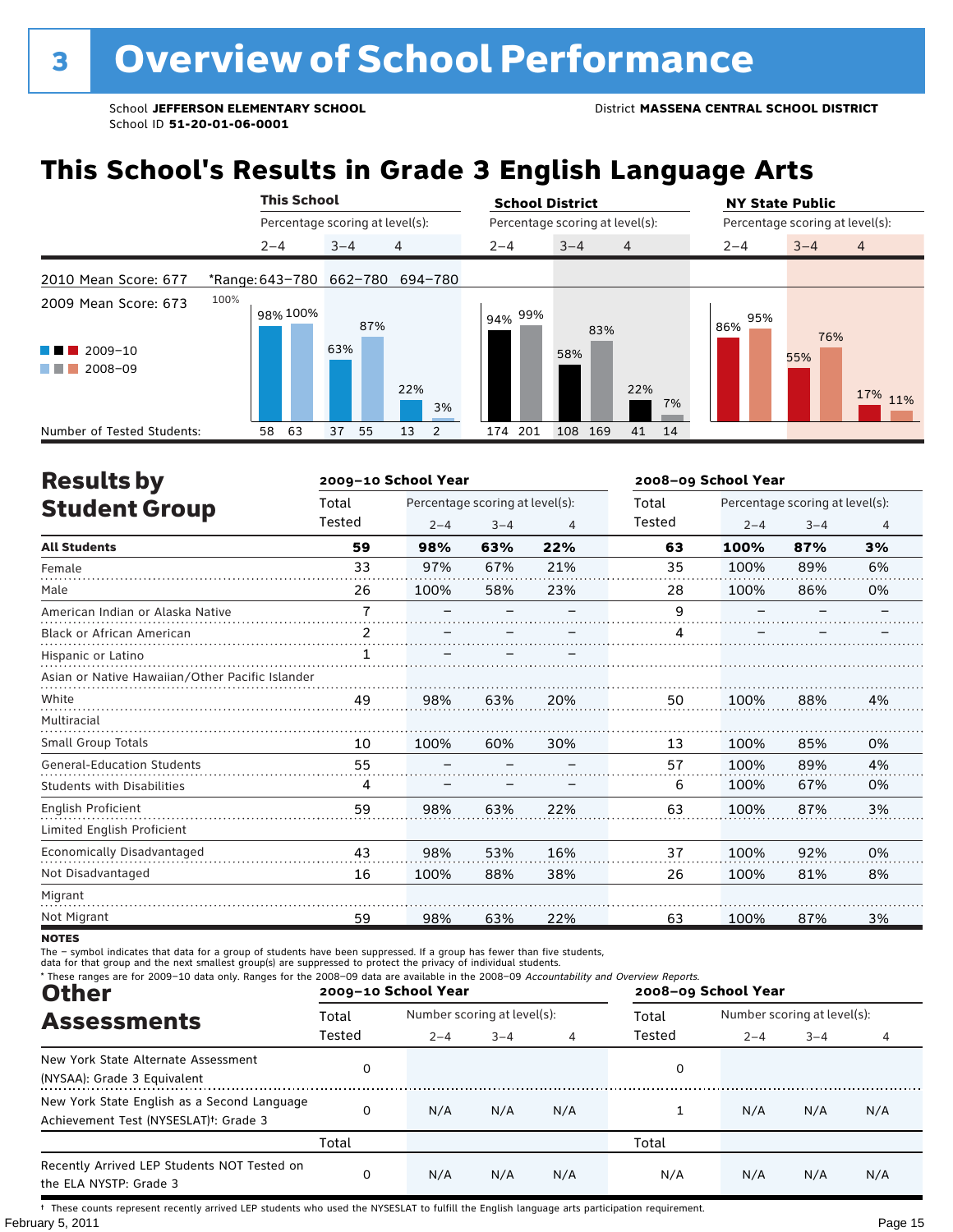## **This School's Results in Grade 3 Mathematics**

|                                                          | <b>This School</b>      |                                 |         |     |                |            |                                 |                | <b>NY State Public</b>          |         |                |  |  |
|----------------------------------------------------------|-------------------------|---------------------------------|---------|-----|----------------|------------|---------------------------------|----------------|---------------------------------|---------|----------------|--|--|
|                                                          |                         | Percentage scoring at level(s): |         |     |                |            | Percentage scoring at level(s): |                | Percentage scoring at level(s): |         |                |  |  |
|                                                          | $2 - 4$                 |                                 | $3 - 4$ |     | $\overline{4}$ | $2 - 4$    | $3 - 4$                         | $\overline{4}$ | $2 - 4$                         | $3 - 4$ | $\overline{4}$ |  |  |
| 2010 Mean Score: 695                                     | *Range: 661-770 684-770 |                                 |         |     | 707-770        |            |                                 |                |                                 |         |                |  |  |
| 2009 Mean Score: 683                                     | 100%                    | 100%100%                        |         | 98% |                | 98% 100%   | 95%                             |                | 99%<br>91%                      | 93%     |                |  |  |
| 2009-10<br><b>The Common</b><br>2008-09<br>a katika masu |                         |                                 | 73%     |     | 31%            |            | 68%                             |                |                                 | 59%     |                |  |  |
|                                                          |                         |                                 |         |     | 11%            |            |                                 | 28%<br>18%     |                                 |         | 24% 27%        |  |  |
| Number of Tested Students:                               |                         | 63<br>59                        | 43      | 62  | 18             | 203<br>181 | 126 194                         | 52<br>36       |                                 |         |                |  |  |

| <b>Results by</b>                               |                | 2009-10 School Year |                                 |     | 2008-09 School Year |         |                                 |                |  |  |
|-------------------------------------------------|----------------|---------------------|---------------------------------|-----|---------------------|---------|---------------------------------|----------------|--|--|
| <b>Student Group</b>                            | Total          |                     | Percentage scoring at level(s): |     | Total               |         | Percentage scoring at level(s): |                |  |  |
|                                                 | Tested         | $2 - 4$             | $3 - 4$                         | 4   | <b>Tested</b>       | $2 - 4$ | $3 - 4$                         | $\overline{4}$ |  |  |
| <b>All Students</b>                             | 59             | 100%                | 73%                             | 31% | 63                  | 100%    | 98%                             | 11%            |  |  |
| Female                                          | 33             | 100%                | 70%                             | 27% | 35                  | 100%    | 100%                            | 11%            |  |  |
| Male                                            | 26             | 100%                | 77%                             | 35% | 28                  | 100%    | 96%                             | 11%            |  |  |
| American Indian or Alaska Native                | $\overline{7}$ |                     |                                 |     | 10                  |         |                                 |                |  |  |
| <b>Black or African American</b>                | $\mathcal{P}$  |                     |                                 |     | 4                   |         |                                 |                |  |  |
| Hispanic or Latino                              | 1              |                     |                                 |     |                     |         |                                 |                |  |  |
| Asian or Native Hawaiian/Other Pacific Islander |                |                     |                                 |     |                     |         |                                 |                |  |  |
| White                                           | 49             | 100%                | 67%                             | 31% | 49                  | 100%    | 98%                             | 8%             |  |  |
| Multiracial                                     |                |                     |                                 |     |                     |         |                                 |                |  |  |
| <b>Small Group Totals</b>                       | 10             | 100%                | 100%                            | 30% | 14                  | 100%    | 100%                            | 21%            |  |  |
| <b>General-Education Students</b>               | 55             |                     |                                 |     | 58                  | 100%    | 98%                             | 9%             |  |  |
| <b>Students with Disabilities</b>               | 4              |                     |                                 |     | 5                   | 100%    | 100%                            | 40%            |  |  |
| <b>English Proficient</b>                       | 59             | 100%                | 73%                             | 31% | 62                  |         |                                 |                |  |  |
| Limited English Proficient                      |                |                     |                                 |     | 1                   |         |                                 |                |  |  |
| <b>Economically Disadvantaged</b>               | 43             | 100%                | 63%                             | 19% | 37                  | 100%    | 97%                             | 5%             |  |  |
| Not Disadvantaged                               | 16             | 100%                | 100%                            | 63% | 26                  | 100%    | 100%                            | 19%            |  |  |
| Migrant                                         |                |                     |                                 |     |                     |         |                                 |                |  |  |
| Not Migrant                                     | 59             | 100%                | 73%                             | 31% | 63                  | 100%    | 98%                             | 11%            |  |  |

**NOTES** 

| * These ranges are for 2009-10 data only. Ranges for the 2008-09 data are available in the 2008-09 Accountability and Overview Reports.<br><b>Other</b> |                 | 2009-10 School Year |                                        | 2008-09 School Year |        |         |                                        |  |  |
|---------------------------------------------------------------------------------------------------------------------------------------------------------|-----------------|---------------------|----------------------------------------|---------------------|--------|---------|----------------------------------------|--|--|
| <b>Assessments</b>                                                                                                                                      | Total<br>Tested | $2 - 4$             | Number scoring at level(s):<br>$3 - 4$ |                     |        | $2 - 4$ | Number scoring at level(s):<br>$3 - 4$ |  |  |
| New York State Alternate Assessment<br>(NYSAA): Grade 3 Equivalent                                                                                      |                 |                     |                                        |                     | Tested |         |                                        |  |  |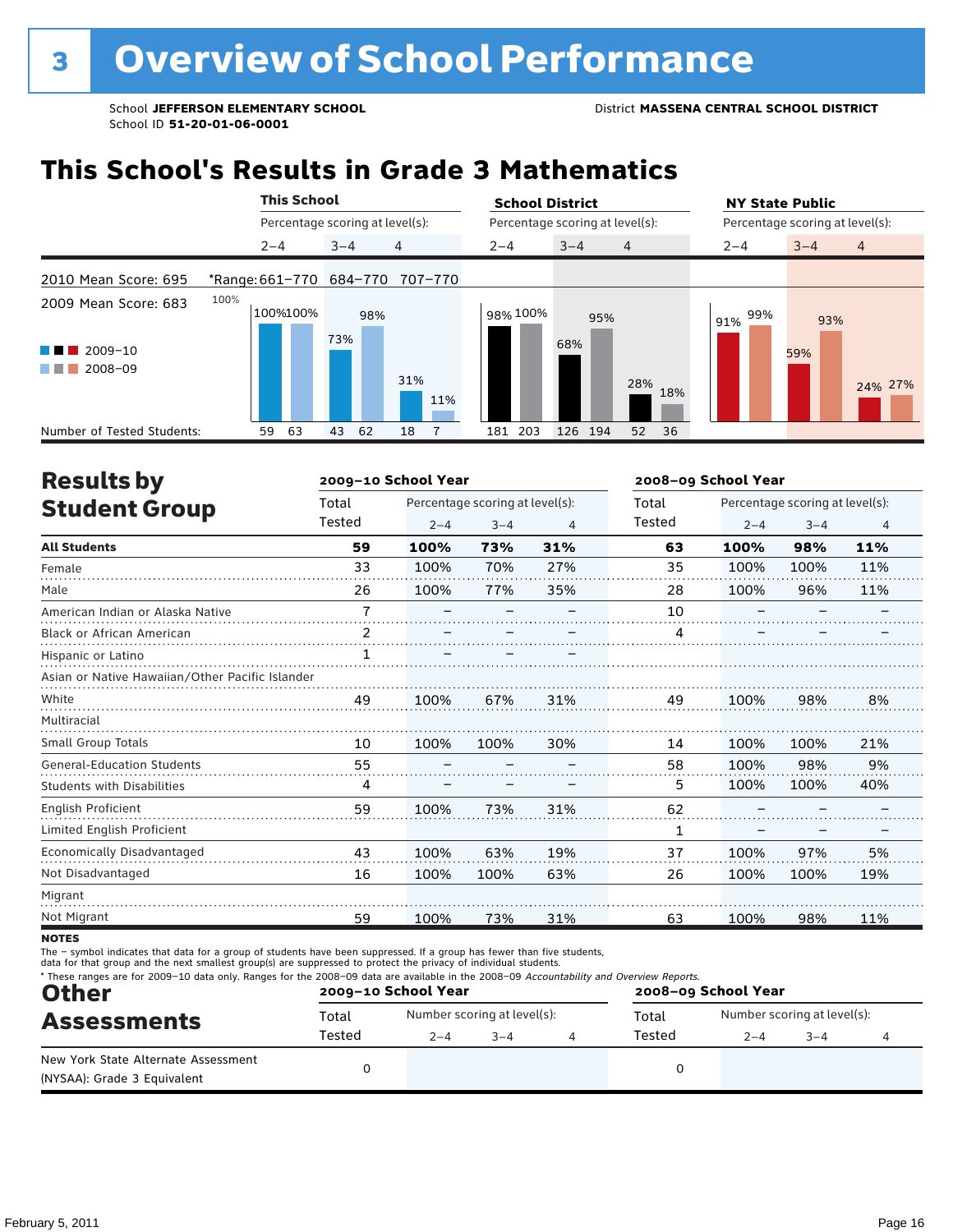## **This School's Results in Grade 4 English Language Arts**

|                                                         |                                 | <b>This School</b> |                                 |         |     |                |               |         | <b>School District</b>          |     |                           |                |         |                                 | <b>NY State Public</b> |                |  |       |  |
|---------------------------------------------------------|---------------------------------|--------------------|---------------------------------|---------|-----|----------------|---------------|---------|---------------------------------|-----|---------------------------|----------------|---------|---------------------------------|------------------------|----------------|--|-------|--|
|                                                         |                                 |                    | Percentage scoring at level(s): |         |     |                |               |         | Percentage scoring at level(s): |     |                           |                |         | Percentage scoring at level(s): |                        |                |  |       |  |
|                                                         |                                 | $2 - 4$            |                                 | $3 - 4$ |     | $\overline{4}$ |               | $2 - 4$ |                                 |     | $3 - 4$<br>$\overline{4}$ |                | $2 - 4$ |                                 | $3 - 4$                | $\overline{4}$ |  |       |  |
| 2010 Mean Score: 665                                    | *Range: 637-775 668-775 720-775 |                    |                                 |         |     |                |               |         |                                 |     |                           |                |         |                                 |                        |                |  |       |  |
| 2009 Mean Score: 665<br>2009-10<br>a shekara<br>2008-09 | 100%                            |                    | $191\%$ $100\%$                 | 52%     | 75% | 2% 3%          |               |         | 92% 97%                         | 51% | 73%                       | 2% 3%          |         |                                 | 92% 96%                | 77%<br>57%     |  | 6% 7% |  |
| Number of Tested Students:                              |                                 | 60                 | 67                              | 34      | 50  |                | $\mathcal{P}$ | 193     | 189                             |     | 106 142                   | $\overline{4}$ | 5       |                                 |                        |                |  |       |  |

| <b>Results by</b>                               |        | 2009-10 School Year |                                 | 2008-09 School Year |                |                                 |         |    |  |
|-------------------------------------------------|--------|---------------------|---------------------------------|---------------------|----------------|---------------------------------|---------|----|--|
| <b>Student Group</b>                            | Total  |                     | Percentage scoring at level(s): |                     | Total          | Percentage scoring at level(s): |         |    |  |
|                                                 | Tested | $2 - 4$             | $3 - 4$                         | $\overline{4}$      | Tested         | $2 - 4$                         | $3 - 4$ | 4  |  |
| <b>All Students</b>                             | 66     | 91%                 | 52%                             | 2%                  | 67             | 100%                            | 75%     | 3% |  |
| Female                                          | 37     | 95%                 | 46%                             | 3%                  | 37             | 100%                            | 81%     | 0% |  |
| Male                                            | 29     | 86%                 | 59%                             | 0%                  | 30             | 100%                            | 67%     | 7% |  |
| American Indian or Alaska Native                | 16     |                     |                                 |                     | $\overline{7}$ |                                 |         |    |  |
| <b>Black or African American</b>                | 3      |                     |                                 |                     | 4              |                                 |         |    |  |
| Hispanic or Latino                              |        |                     |                                 |                     |                |                                 |         |    |  |
| Asian or Native Hawaiian/Other Pacific Islander |        |                     |                                 |                     |                |                                 |         |    |  |
| White                                           | 47     | 87%                 | 53%                             | 0%                  | 56             | 100%                            | 75%     | 2% |  |
| Multiracial                                     |        |                     |                                 |                     |                |                                 |         |    |  |
| <b>Small Group Totals</b>                       | 19     | 100%                | 47%                             | 5%                  | 11             | 100%                            | 73%     | 9% |  |
| <b>General-Education Students</b>               | 60     | 97%                 | 55%                             | 2%                  | 54             | 100%                            | 81%     | 4% |  |
| <b>Students with Disabilities</b>               | 6      | 33%                 | 17%                             | 0%                  | 13             | 100%                            | 46%     | 0% |  |
| <b>English Proficient</b>                       | 65     |                     |                                 |                     | 67             | 100%                            | 75%     | 3% |  |
| Limited English Proficient                      | 1      |                     |                                 |                     |                |                                 |         |    |  |
| <b>Economically Disadvantaged</b>               | 43     | 93%                 | 51%                             | 2%                  | 40             | 100%                            | 68%     | 3% |  |
| Not Disadvantaged                               | 23     | 87%                 | 52%                             | 0%                  | 27             | 100%                            | 85%     | 4% |  |
| Migrant                                         |        |                     |                                 |                     |                |                                 |         |    |  |
| Not Migrant                                     | 66     | 91%                 | 52%                             | 2%                  | 67             | 100%                            | 75%     | 3% |  |

**NOTES** 

The – symbol indicates that data for a group of students have been suppressed. If a group has fewer than five students,<br>data for that group and the next smallest group(s) are suppressed to protect the privacy of individual

| * These ranges are for 2009-10 data only. Ranges for the 2008-09 data are available in the 2008-09 Accountability and Overview Reports.<br><b>Other</b> |        | 2009-10 School Year         |         |     | 2008-09 School Year |                             |         |     |  |  |
|---------------------------------------------------------------------------------------------------------------------------------------------------------|--------|-----------------------------|---------|-----|---------------------|-----------------------------|---------|-----|--|--|
| <b>Assessments</b>                                                                                                                                      | Total  | Number scoring at level(s): |         |     | Total               | Number scoring at level(s): |         |     |  |  |
|                                                                                                                                                         | Tested | $2 - 4$                     | $3 - 4$ |     | Tested              | $2 - 4$                     | $3 - 4$ | 4   |  |  |
| New York State Alternate Assessment<br>(NYSAA): Grade 4 Equivalent                                                                                      |        |                             |         |     |                     |                             |         |     |  |  |
| New York State English as a Second Language<br>Achievement Test (NYSESLAT) <sup>†</sup> : Grade 4                                                       | 0      | N/A                         | N/A     | N/A | 0                   | N/A                         | N/A     | N/A |  |  |
|                                                                                                                                                         | Total  |                             |         |     | Total               |                             |         |     |  |  |
| Recently Arrived LEP Students NOT Tested on<br>the ELA NYSTP: Grade 4                                                                                   | 0      | N/A                         | N/A     | N/A | N/A                 | N/A                         | N/A     | N/A |  |  |

February 5, 2011 **Page 17** † These counts represent recently arrived LEP students who used the NYSESLAT to fulfill the English language arts participation requirement.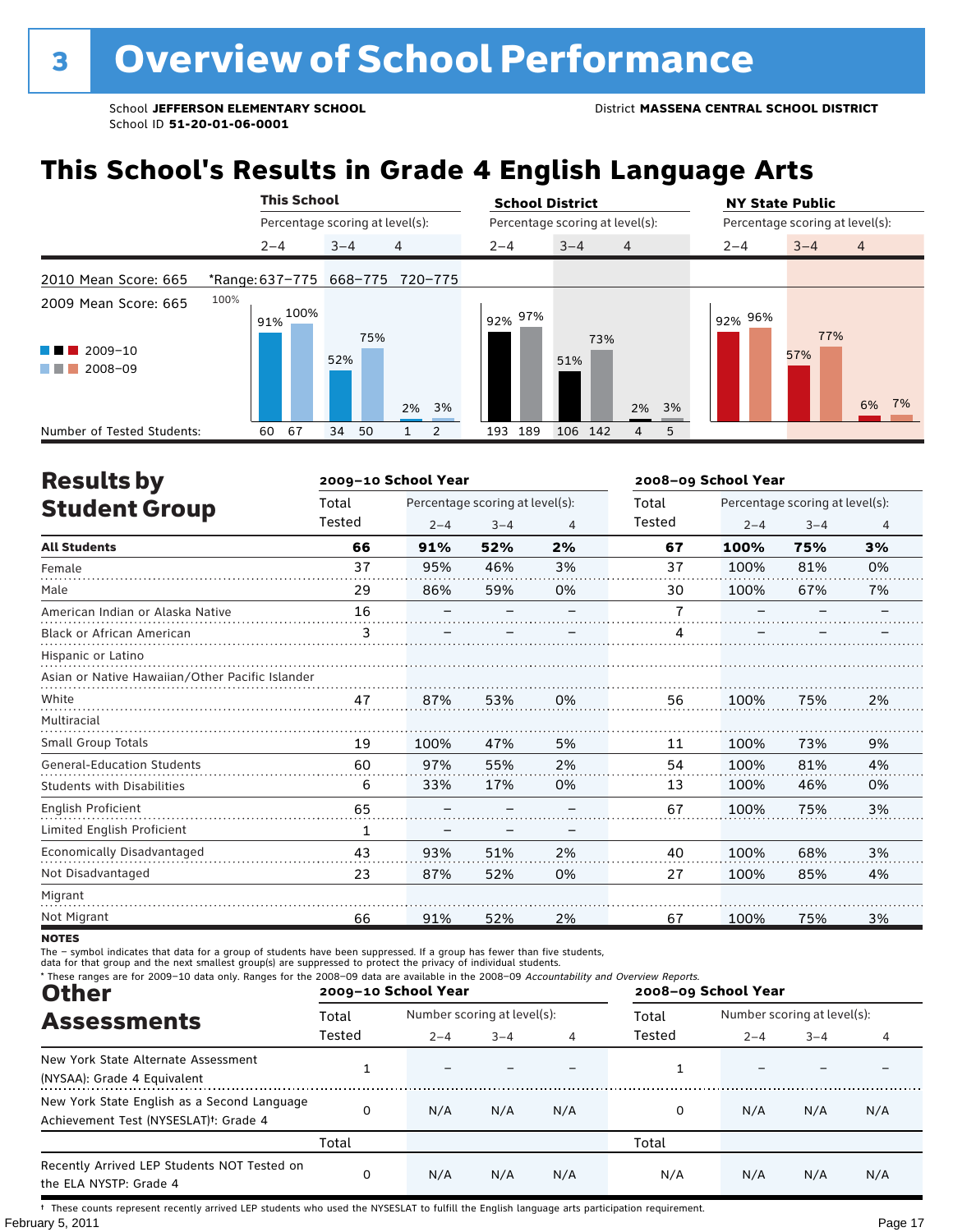## **This School's Results in Grade 4 Mathematics**

| <b>This School</b>                  |                         |                                 |         |     |           |  | <b>School District</b> |                                 |                |     | <b>NY State Public</b>          |            |                |  |  |
|-------------------------------------|-------------------------|---------------------------------|---------|-----|-----------|--|------------------------|---------------------------------|----------------|-----|---------------------------------|------------|----------------|--|--|
|                                     |                         | Percentage scoring at level(s): |         |     |           |  |                        | Percentage scoring at level(s): |                |     | Percentage scoring at level(s): |            |                |  |  |
|                                     |                         | $2 - 4$                         | $3 - 4$ |     | 4         |  | $2 - 4$                | $3 - 4$                         | $\overline{4}$ |     | $2 - 4$                         | $3 - 4$    | $\overline{4}$ |  |  |
| 2010 Mean Score: 673                | *Range: 636-800 676-800 |                                 |         |     | 707-800   |  |                        |                                 |                |     |                                 |            |                |  |  |
| 2009 Mean Score: 682<br>$2009 - 10$ | 100%                    | 98% 100%                        |         | 96% |           |  | 97% 95%                | 90%<br>55%                      |                |     | 95% 96%                         | 87%<br>64% |                |  |  |
| 2008-09<br>a sa Tan                 |                         |                                 | 38%     |     | 18%<br>6% |  |                        |                                 | 14%            | 27% |                                 |            | 35%<br>26%     |  |  |
| Number of Tested Students:          | 64                      | 67                              | 25      | 64  | 12<br>4   |  | 183<br>199             | 113<br>173                      | 28             | 52  |                                 |            |                |  |  |

| <b>Results by</b>                               |        | 2009-10 School Year |                                 | 2008-09 School Year |        |         |                                 |                |
|-------------------------------------------------|--------|---------------------|---------------------------------|---------------------|--------|---------|---------------------------------|----------------|
| <b>Student Group</b>                            | Total  |                     | Percentage scoring at level(s): |                     | Total  |         | Percentage scoring at level(s): |                |
|                                                 | Tested | $2 - 4$             | $3 - 4$                         | 4                   | Tested | $2 - 4$ | $3 - 4$                         | $\overline{4}$ |
| <b>All Students</b>                             | 65     | 98%                 | 38%                             | 6%                  | 67     | 100%    | 96%                             | 18%            |
| Female                                          | 36     | 97%                 | 31%                             | 6%                  | 36     | 100%    | 97%                             | 14%            |
| Male                                            | 29     | 100%                | 48%                             | 7%                  | 31     | 100%    | 94%                             | 23%            |
| American Indian or Alaska Native                | 16     |                     |                                 |                     | 7      |         |                                 |                |
| Black or African American                       | 3      |                     |                                 |                     | 4      |         |                                 |                |
| Hispanic or Latino                              |        |                     |                                 |                     |        |         |                                 |                |
| Asian or Native Hawaiian/Other Pacific Islander |        |                     |                                 |                     |        |         |                                 |                |
| White                                           | 46     | 98%                 | 46%                             | 4%                  | 56     | 100%    | 98%                             | 18%            |
| Multiracial                                     |        |                     |                                 |                     |        |         |                                 |                |
| Small Group Totals                              | 19     | 100%                | 21%                             | 11%                 | 11     | 100%    | 82%                             | 18%            |
| <b>General-Education Students</b>               | 59     | 98%                 | 41%                             | 7%                  | 53     | 100%    | 94%                             | 21%            |
| <b>Students with Disabilities</b>               | 6      | 100%                | 17%                             | 0%                  | 14     | 100%    | 100%                            | 7%             |
| <b>English Proficient</b>                       | 64     |                     |                                 |                     | 67     | 100%    | 96%                             | 18%            |
| Limited English Proficient                      | 1      |                     |                                 |                     |        |         |                                 |                |
| <b>Economically Disadvantaged</b>               | 43     | 98%                 | 37%                             | 7%                  | 40     | 100%    | 95%                             | 15%            |
| Not Disadvantaged                               | 22     | 100%                | 41%                             | 5%                  | 27     | 100%    | 96%                             | 22%            |
| Migrant                                         |        |                     |                                 |                     |        |         |                                 |                |
| Not Migrant                                     | 65     | 98%                 | 38%                             | 6%                  | 67     | 100%    | 96%                             | 18%            |
|                                                 |        |                     |                                 |                     |        |         |                                 |                |

**NOTES** 

| * These ranges are for 2009-10 data only. Ranges for the 2008-09 data are available in the 2008-09 Accountability and Overview Reports.<br><b>Other</b><br><b>Assessments</b> |        | 2009-10 School Year      |                             | 2008-09 School Year      |        |         |                             |  |  |
|-------------------------------------------------------------------------------------------------------------------------------------------------------------------------------|--------|--------------------------|-----------------------------|--------------------------|--------|---------|-----------------------------|--|--|
|                                                                                                                                                                               | Total  |                          | Number scoring at level(s): |                          | Total  |         | Number scoring at level(s): |  |  |
|                                                                                                                                                                               | Tested | $2 - 4$<br>$3 - 4$       |                             |                          | Tested | $2 - 4$ | $-3-4$                      |  |  |
| New York State Alternate Assessment<br>(NYSAA): Grade 4 Equivalent                                                                                                            |        | $\overline{\phantom{0}}$ |                             | $\overline{\phantom{0}}$ |        |         |                             |  |  |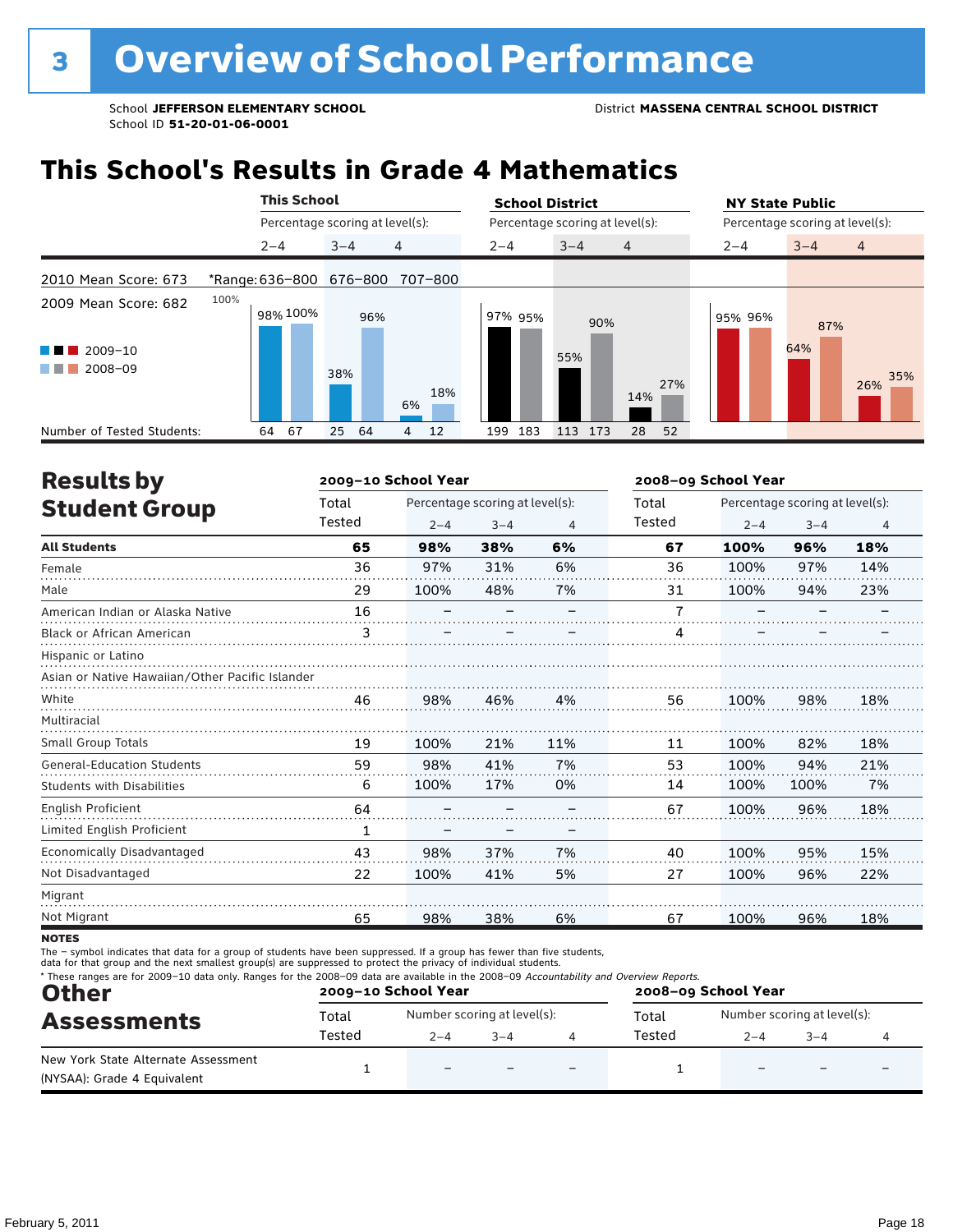## **This School's Results in Grade 4 Science**

|                                                                   |               | <b>This School</b> |                                 |            | <b>School District</b> |                                 | <b>NY State Public</b><br>Percentage scoring at level(s): |  |  |  |
|-------------------------------------------------------------------|---------------|--------------------|---------------------------------|------------|------------------------|---------------------------------|-----------------------------------------------------------|--|--|--|
|                                                                   |               |                    | Percentage scoring at level(s): |            |                        | Percentage scoring at level(s): |                                                           |  |  |  |
|                                                                   |               | $2 - 4$            | $3 - 4$                         | 4          | $2 - 4$                | $3 - 4$<br>$\overline{4}$       | $3 - 4$<br>$\overline{4}$<br>$2 - 4$                      |  |  |  |
| 2010 Mean Score: 82                                               | Range: 45-100 |                    | $65 - 100$                      | $85 - 100$ |                        |                                 |                                                           |  |  |  |
| 2009 Mean Score: 86<br>$2009 - 10$<br>a ka<br>2008-09<br>a sa Tan | 100%          |                    | 100%100% 95% 98%                | 59%<br>40% | 100% 99%               | 95% 94%<br>66%<br>56%           | 97% 97%<br>88% 88%<br>55% 59%                             |  |  |  |
| Number of Tested Students:                                        |               | 65<br>66           | 62<br>65                        | 26<br>-39  | 186<br>206             | 196<br>115 125<br>177           |                                                           |  |  |  |

| <b>Results by</b>                               |        | 2009-10 School Year |                                 |     | 2008-09 School Year |         |                                 |                |  |
|-------------------------------------------------|--------|---------------------|---------------------------------|-----|---------------------|---------|---------------------------------|----------------|--|
| <b>Student Group</b>                            | Total  |                     | Percentage scoring at level(s): |     | Total               |         | Percentage scoring at level(s): |                |  |
|                                                 | Tested | $2 - 4$             | $3 - 4$                         | 4   | Tested              | $2 - 4$ | $3 - 4$                         | $\overline{4}$ |  |
| <b>All Students</b>                             | 65     | 100%                | 95%                             | 40% | 66                  | 100%    | 98%                             | 59%            |  |
| Female                                          | 36     | 100%                | 97%                             | 31% | 36                  | 100%    | 100%                            | 53%            |  |
| Male                                            | 29     | 100%                | 93%                             | 52% | 30                  | 100%    | 97%                             | 67%            |  |
| American Indian or Alaska Native                | 16     |                     |                                 |     | 6                   |         |                                 |                |  |
| <b>Black or African American</b>                | 3      |                     |                                 |     | 4                   |         |                                 |                |  |
| Hispanic or Latino                              |        |                     |                                 |     |                     |         |                                 |                |  |
| Asian or Native Hawaiian/Other Pacific Islander |        |                     |                                 |     |                     |         |                                 |                |  |
| White                                           | 46     | 100%                | 93%                             | 43% | 56                  | 100%    | 98%                             | 61%            |  |
| Multiracial                                     |        |                     |                                 |     |                     |         |                                 |                |  |
| Small Group Totals                              | 19     | 100%                | 100%                            | 32% | 10                  | 100%    | 100%                            | 50%            |  |
| <b>General-Education Students</b>               | 59     | 100%                | 98%                             | 41% | 53                  | 100%    | 100%                            | 62%            |  |
| <b>Students with Disabilities</b>               | 6      | 100%                | 67%                             | 33% | 13                  | 100%    | 92%                             | 46%            |  |
| <b>English Proficient</b>                       | 64     |                     |                                 |     | 66                  | 100%    | 98%                             | 59%            |  |
| Limited English Proficient                      | 1      |                     |                                 |     |                     |         |                                 |                |  |
| <b>Economically Disadvantaged</b>               | 43     | 100%                | 98%                             | 35% | 38                  | 100%    | 97%                             | 50%            |  |
| Not Disadvantaged                               | 22     | 100%                | 91%                             | 50% | 28                  | 100%    | 100%                            | 71%            |  |
| Migrant                                         |        |                     |                                 |     |                     |         |                                 |                |  |
| Not Migrant                                     | 65     | 100%                | 95%                             | 40% | 66                  | 100%    | 98%                             | 59%            |  |

**NOTES** 

| <b>Other</b>                        | 2009-10 School Year |                             |         |                          | 2008-09 School Year |                             |                          |                          |  |  |
|-------------------------------------|---------------------|-----------------------------|---------|--------------------------|---------------------|-----------------------------|--------------------------|--------------------------|--|--|
| <b>Assessments</b>                  | Total               | Number scoring at level(s): |         |                          | Total               | Number scoring at level(s): |                          |                          |  |  |
|                                     | Tested              | $2 - 4$                     | $3 - 4$ |                          | Tested              | $2 - 4$                     | $-3-4$                   |                          |  |  |
| New York State Alternate Assessment |                     | $\overline{\phantom{0}}$    |         |                          |                     |                             |                          |                          |  |  |
| (NYSAA): Grade 4 Equivalent         |                     |                             |         | $\overline{\phantom{0}}$ |                     | $\overline{\phantom{0}}$    | $\overline{\phantom{0}}$ | $\overline{\phantom{0}}$ |  |  |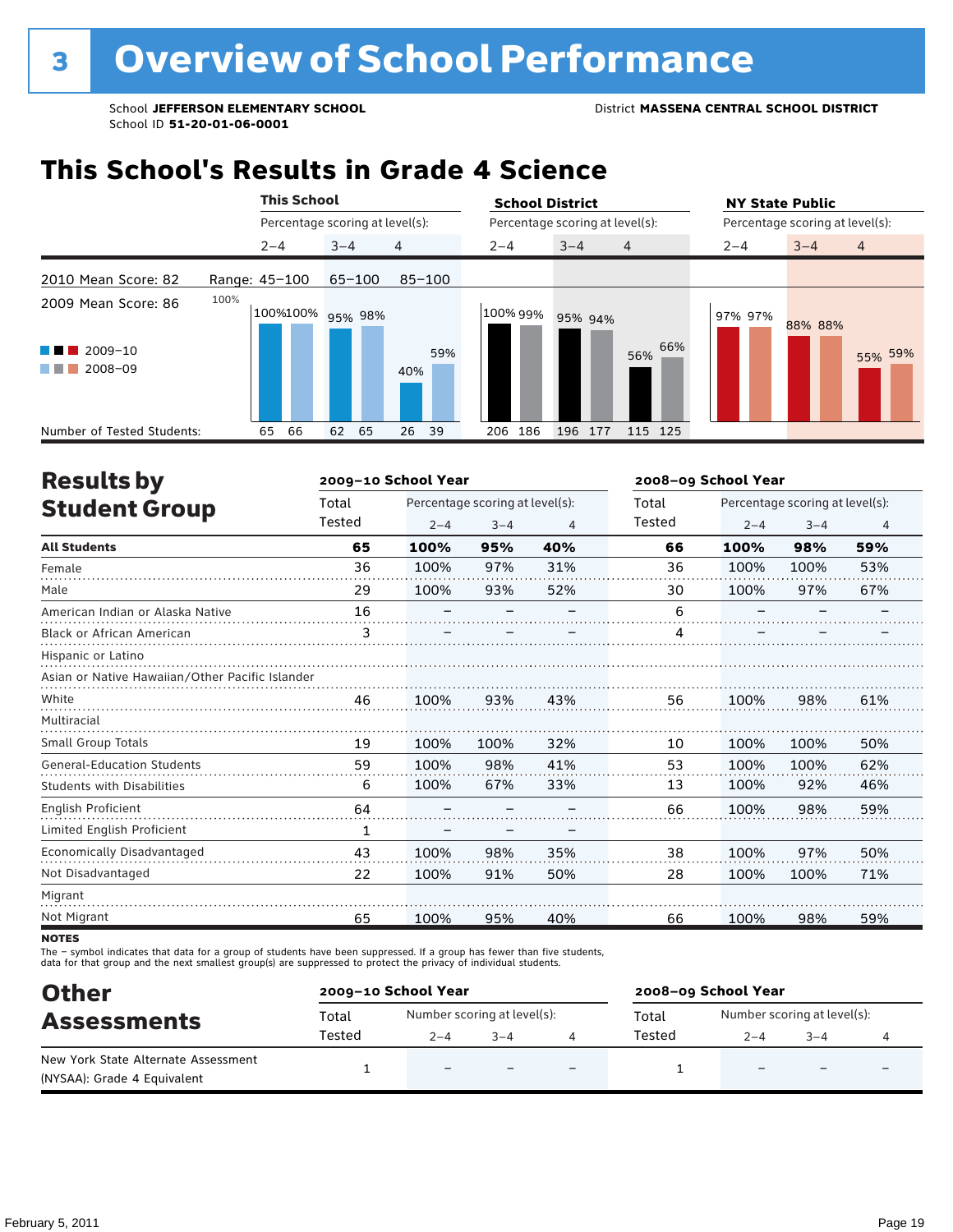## **This School's Results in Grade 5 English Language Arts**

|                            |                         | <b>This School</b>              |      |         |     |                                 |     | <b>School District</b> |         |     |                                 |     |         | <b>NY State Public</b> |         |                |  |  |
|----------------------------|-------------------------|---------------------------------|------|---------|-----|---------------------------------|-----|------------------------|---------|-----|---------------------------------|-----|---------|------------------------|---------|----------------|--|--|
|                            |                         | Percentage scoring at level(s): |      |         |     | Percentage scoring at level(s): |     |                        |         |     | Percentage scoring at level(s): |     |         |                        |         |                |  |  |
|                            |                         | $2 - 4$                         |      | $3 - 4$ |     | $\overline{4}$                  |     | $2 - 4$                | $3 - 4$ |     | $\overline{4}$                  |     | $2 - 4$ |                        | $3 - 4$ | $\overline{4}$ |  |  |
| 2010 Mean Score: 667       | *Range: 647-795 666-795 |                                 |      |         |     | 700-795                         |     |                        |         |     |                                 |     |         |                        |         |                |  |  |
| 2009 Mean Score: 681       | 100%                    | 85%                             | 100% |         | 87% |                                 |     | 100%<br>87%            |         | 87% |                                 |     | 88%     | 99%                    | 82%     |                |  |  |
| $2009 - 10$<br>2008-09     |                         |                                 |      | 60%     |     | 7%                              | 18% |                        | 49%     |     | 7%                              | 14% |         |                        | 52%     | 13% 14%        |  |  |
| Number of Tested Students: |                         | 62                              | 62   | 44      | 54  | 5                               | 11  | 174 175                | 98      | 153 | 14                              | 24  |         |                        |         |                |  |  |

| <b>Results by</b>                               |        | 2009-10 School Year |                                 |     | 2008-09 School Year |         |                                 |                |  |
|-------------------------------------------------|--------|---------------------|---------------------------------|-----|---------------------|---------|---------------------------------|----------------|--|
| <b>Student Group</b>                            | Total  |                     | Percentage scoring at level(s): |     | Total               |         | Percentage scoring at level(s): |                |  |
|                                                 | Tested | $2 - 4$             | $3 - 4$                         | 4   | Tested              | $2 - 4$ | $3 - 4$                         | $\overline{4}$ |  |
| <b>All Students</b>                             | 73     | 85%                 | 60%                             | 7%  | 62                  | 100%    | 87%                             | 18%            |  |
| Female                                          | 36     | 89%                 | 75%                             | 8%  | 28                  | 100%    | 86%                             | 18%            |  |
| Male                                            | 37     | 81%                 | 46%                             | 5%  | 34                  | 100%    | 88%                             | 18%            |  |
| American Indian or Alaska Native                | 9      | 67%                 | 44%                             | 11% | 11                  | 100%    | 100%                            | 18%            |  |
| <b>Black or African American</b>                | 5      | 80%                 | 80%                             | 0%  |                     |         |                                 |                |  |
| Hispanic or Latino                              |        |                     |                                 |     |                     |         |                                 |                |  |
| Asian or Native Hawaiian/Other Pacific Islander |        |                     |                                 |     |                     |         |                                 |                |  |
| White                                           | 59     | 88%                 | 61%                             | 7%  | 51                  | 100%    | 84%                             | 18%            |  |
| Multiracial                                     |        |                     |                                 |     |                     |         |                                 |                |  |
| Small Group Totals                              |        |                     |                                 |     |                     |         |                                 |                |  |
| <b>General-Education Students</b>               | 58     | 90%                 | 67%                             | 9%  | 54                  | 100%    | 91%                             | 20%            |  |
| <b>Students with Disabilities</b>               | 15     | 67%                 | 33%                             | 0%  | 8                   | 100%    | 63%                             | 0%             |  |
| <b>English Proficient</b>                       | 71     |                     |                                 |     | 62                  | 100%    | 87%                             | 18%            |  |
| Limited English Proficient                      | 2      |                     |                                 |     |                     |         |                                 |                |  |
| <b>Economically Disadvantaged</b>               | 47     | 83%                 | 53%                             | 2%  | 33                  | 100%    | 79%                             | 9%             |  |
| Not Disadvantaged                               | 26     | 88%                 | 73%                             | 15% | 29                  | 100%    | 97%                             | 28%            |  |
| Migrant                                         |        |                     |                                 |     |                     |         |                                 |                |  |
| Not Migrant                                     | 73     | 85%                 | 60%                             | 7%  | 62                  | 100%    | 87%                             | 18%            |  |

**NOTES** 

The – symbol indicates that data for a group of students have been suppressed. If a group has fewer than five students,<br>data for that group and the next smallest group(s) are suppressed to protect the privacy of individual

| * These ranges are for 2009-10 data only. Ranges for the 2008-09 data are available in the 2008-09 Accountability and Overview Reports.<br><b>Other</b> |        | 2009-10 School Year         |              |     | 2008-09 School Year |                             |         |     |  |
|---------------------------------------------------------------------------------------------------------------------------------------------------------|--------|-----------------------------|--------------|-----|---------------------|-----------------------------|---------|-----|--|
| <b>Assessments</b>                                                                                                                                      | Total  | Number scoring at level(s): |              |     | Total               | Number scoring at level(s): |         |     |  |
|                                                                                                                                                         | Tested | $2 - 4$                     | $3 - 4$<br>4 |     | Tested              | $2 - 4$                     | $3 - 4$ | 4   |  |
| New York State Alternate Assessment<br>(NYSAA): Grade 5 Equivalent                                                                                      |        |                             |              |     |                     |                             |         |     |  |
| New York State English as a Second Language<br>Achievement Test (NYSESLAT) <sup>+</sup> : Grade 5                                                       | 0      | N/A                         | N/A          | N/A |                     | N/A                         | N/A     | N/A |  |
|                                                                                                                                                         | Total  |                             |              |     | Total               |                             |         |     |  |
| Recently Arrived LEP Students NOT Tested on<br>the ELA NYSTP: Grade 5                                                                                   | 0      | N/A                         | N/A          | N/A | N/A                 | N/A                         | N/A     | N/A |  |

February 5, 2011 **Page 20** † These counts represent recently arrived LEP students who used the NYSESLAT to fulfill the English language arts participation requirement.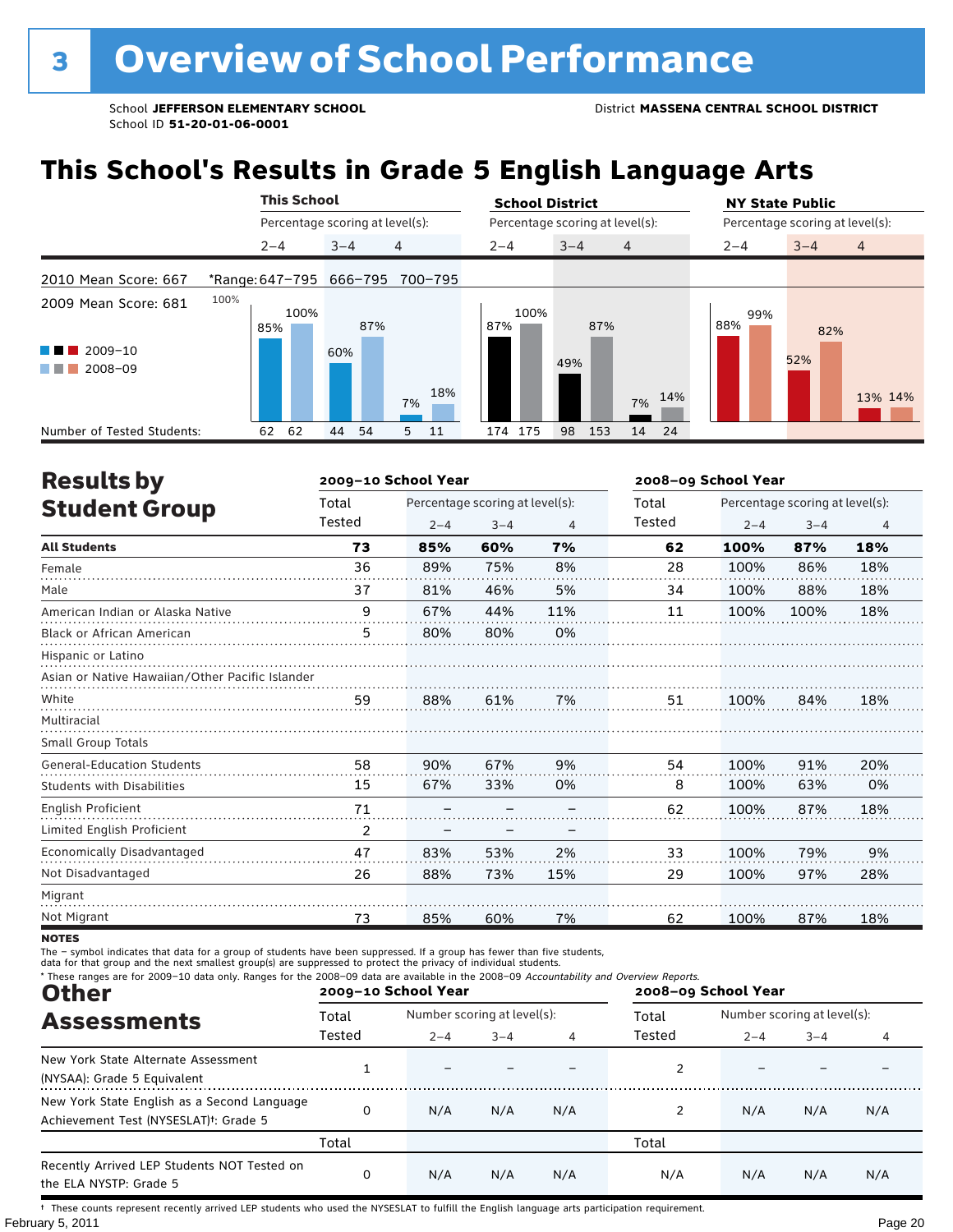## **This School's Results in Grade 5 Mathematics**

|                                                       | <b>This School</b>              |          |         |     |            |  | <b>School District</b> |                                 |                |     | <b>NY State Public</b>          |            |                |  |  |
|-------------------------------------------------------|---------------------------------|----------|---------|-----|------------|--|------------------------|---------------------------------|----------------|-----|---------------------------------|------------|----------------|--|--|
|                                                       | Percentage scoring at level(s): |          |         |     |            |  |                        | Percentage scoring at level(s): |                |     | Percentage scoring at level(s): |            |                |  |  |
|                                                       | $2 - 4$                         |          | $3 - 4$ |     | 4          |  | $2 - 4$                | $3 - 4$                         | $\overline{4}$ |     | $2 - 4$                         | $3 - 4$    | $\overline{4}$ |  |  |
| 2010 Mean Score: 680                                  | *Range: 640-780 674-780         |          |         |     | 702-780    |  |                        |                                 |                |     |                                 |            |                |  |  |
| 2009 Mean Score: 690<br>2009-10<br>a sa na<br>2008-09 | 100%                            | 100% 98% | 56%     | 95% | 37%<br>11% |  | 95% 98%                | 91%<br>59%                      | 13%            | 32% | 94% 98%                         | 88%<br>65% | 36%<br>24%     |  |  |
| Number of Tested Students:                            | 73                              | 61       | 41      | 59  | 23<br>8    |  | 171<br>190             | 118 159                         | 26             | 56  |                                 |            |                |  |  |

| <b>Results by</b>                               |        | 2009-10 School Year |                                 | 2008-09 School Year |        |         |                                 |                |
|-------------------------------------------------|--------|---------------------|---------------------------------|---------------------|--------|---------|---------------------------------|----------------|
| <b>Student Group</b>                            | Total  |                     | Percentage scoring at level(s): |                     | Total  |         | Percentage scoring at level(s): |                |
|                                                 | Tested | $2 - 4$             | $3 - 4$                         | $\overline{4}$      | Tested | $2 - 4$ | $3 - 4$                         | $\overline{4}$ |
| <b>All Students</b>                             | 73     | 100%                | 56%                             | 11%                 | 62     | 98%     | 95%                             | 37%            |
| Female                                          | 36     | 100%                | 67%                             | 8%                  | 27     | 100%    | 96%                             | 26%            |
| Male                                            | 37     | 100%                | 46%                             | 14%                 | 35     | 97%     | 94%                             | 46%            |
| American Indian or Alaska Native                | 9      | 100%                | 33%                             | 11%                 | 13     | 92%     | 85%                             | 31%            |
| <b>Black or African American</b>                | 5      | 100%                | 80%                             | 20%                 |        |         |                                 |                |
| Hispanic or Latino                              |        |                     |                                 |                     |        |         |                                 |                |
| Asian or Native Hawaiian/Other Pacific Islander |        |                     |                                 |                     |        |         |                                 |                |
| White                                           | 59     | 100%                | 58%                             | 10%                 | 49     | 100%    | 98%                             | 39%            |
| Multiracial                                     |        |                     |                                 |                     |        |         |                                 |                |
| <b>Small Group Totals</b>                       |        |                     |                                 |                     |        |         |                                 |                |
| <b>General-Education Students</b>               | 58     | 100%                | 60%                             | 12%                 | 55     | 98%     | 95%                             | 42%            |
| <b>Students with Disabilities</b>               | 15     | 100%                | 40%                             | 7%                  | 7      | 100%    | 100%                            | 0%             |
| English Proficient                              | 71     |                     |                                 |                     | 60     |         |                                 |                |
| Limited English Proficient                      | 2      |                     |                                 |                     | 2      |         |                                 |                |
| Economically Disadvantaged                      | 47     | 100%                | 49%                             | 11%                 | 31     | 100%    | 100%                            | 35%            |
| Not Disadvantaged                               | 26     | 100%                | 69%                             | 12%                 | 31     | 97%     | 90%                             | 39%            |
| Migrant                                         |        |                     |                                 |                     |        |         |                                 |                |
| Not Migrant                                     | 73     | 100%                | 56%                             | 11%                 | 62     | 98%     | 95%                             | 37%            |
| <b>NOTES</b>                                    |        |                     |                                 |                     |        |         |                                 |                |

notes

| <b>Other</b>                                                       |        | 2009-10 School Year      |                             | * These ranges are for 2009-10 data only. Ranges for the 2008-09 data are available in the 2008-09 Accountability and Overview Reports.<br>2008-09 School Year |        |         |                             |  |
|--------------------------------------------------------------------|--------|--------------------------|-----------------------------|----------------------------------------------------------------------------------------------------------------------------------------------------------------|--------|---------|-----------------------------|--|
| <b>Assessments</b>                                                 | Total  |                          | Number scoring at level(s): |                                                                                                                                                                | Total  |         | Number scoring at level(s): |  |
|                                                                    | Tested | $2 - 4$                  | $3 - 4$                     |                                                                                                                                                                | Tested | $2 - 4$ | $-3-4$                      |  |
| New York State Alternate Assessment<br>(NYSAA): Grade 5 Equivalent |        | $\overline{\phantom{0}}$ |                             |                                                                                                                                                                |        |         |                             |  |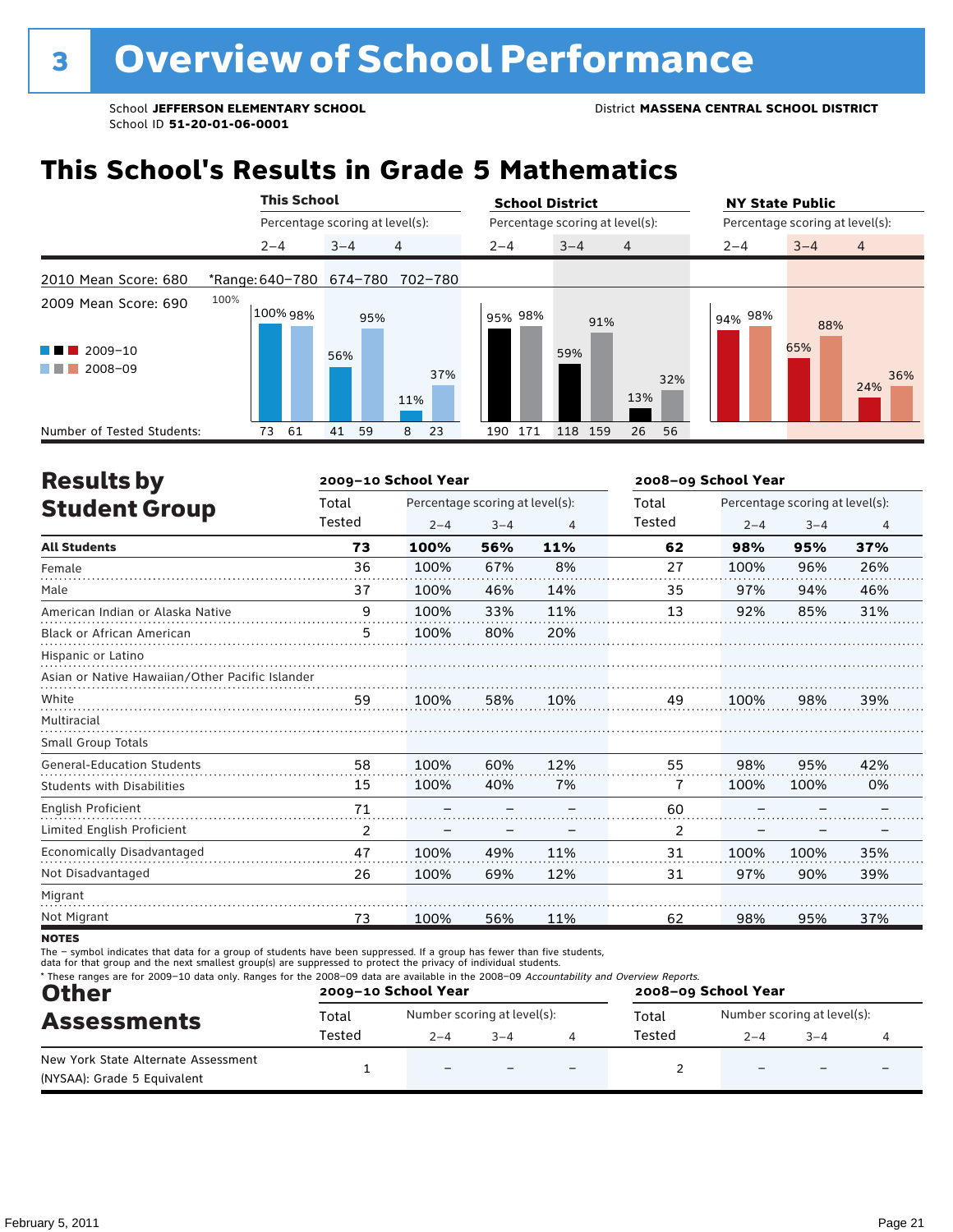## **This School's Results in Grade 6 English Language Arts**

|                            |      |         | <b>This School</b>              |         |     |                |     |         | <b>School District</b> |         |     |                                 |    |         | <b>NY State Public</b>          |         |     |                |  |
|----------------------------|------|---------|---------------------------------|---------|-----|----------------|-----|---------|------------------------|---------|-----|---------------------------------|----|---------|---------------------------------|---------|-----|----------------|--|
|                            |      |         | Percentage scoring at level(s): |         |     |                |     |         |                        |         |     | Percentage scoring at level(s): |    |         | Percentage scoring at level(s): |         |     |                |  |
|                            |      | $2 - 4$ |                                 | $3 - 4$ |     | $\overline{4}$ |     | $2 - 4$ |                        | $3 - 4$ |     | $\overline{4}$                  |    | $2 - 4$ |                                 | $3 - 4$ |     | $\overline{4}$ |  |
| 2010 Mean Score: 663       |      |         | *Range: 644-785 662-785 694-785 |         |     |                |     |         |                        |         |     |                                 |    |         |                                 |         |     |                |  |
| 2009 Mean Score: 666       | 100% | 91%     | 100%                            |         | 87% |                |     | 86%     | 100%                   |         | 86% |                                 |    | 89%     | 100%                            |         | 81% |                |  |
| 2009-10<br>2008-09         |      |         |                                 | 48%     |     | 2%             | 11% |         |                        | 44%     |     | 2%                              | 9% |         |                                 | 54%     |     | 7% 9%          |  |
| Number of Tested Students: |      | 59      | 55                              | 31      | 48  |                | 6   | 159     | 174                    | 82      | 149 | 3                               | 16 |         |                                 |         |     |                |  |

| <b>Results by</b>                               |              | 2009-10 School Year |                                 |    |        | 2008-09 School Year |                                 |                |
|-------------------------------------------------|--------------|---------------------|---------------------------------|----|--------|---------------------|---------------------------------|----------------|
| <b>Student Group</b>                            | Total        |                     | Percentage scoring at level(s): |    | Total  |                     | Percentage scoring at level(s): |                |
|                                                 | Tested       | $2 - 4$             | $3 - 4$                         | 4  | Tested | $2 - 4$             | $3 - 4$                         | $\overline{4}$ |
| <b>All Students</b>                             | 65           | 91%                 | 48%                             | 2% | 55     | 100%                | 87%                             | 11%            |
| Female                                          | 31           | 87%                 | 48%                             | 3% | 26     | 100%                | 88%                             | 23%            |
| Male                                            | 34           | 94%                 | 47%                             | 0% | 29     | 100%                | 86%                             | 0%             |
| American Indian or Alaska Native                | 14           |                     |                                 |    | 9      |                     |                                 |                |
| <b>Black or African American</b>                |              |                     |                                 |    | 2      |                     |                                 |                |
| Hispanic or Latino                              | $\mathbf{1}$ |                     |                                 |    |        |                     |                                 |                |
| Asian or Native Hawaiian/Other Pacific Islander |              |                     |                                 |    |        |                     |                                 |                |
| White                                           | 50           | 88%                 | 44%                             | 0% | 44     | 100%                | 91%                             | 14%            |
| Multiracial                                     |              |                     |                                 |    |        |                     |                                 |                |
| <b>Small Group Totals</b>                       | 15           | 100%                | 60%                             | 7% | 11     | 100%                | 73%                             | 0%             |
| <b>General-Education Students</b>               | 58           | 97%                 | 53%                             | 2% | 50     | 100%                | 92%                             | 12%            |
| <b>Students with Disabilities</b>               | 7            | 43%                 | 0%                              | 0% | 5      | 100%                | 40%                             | 0%             |
| English Proficient                              | 65           | 91%                 | 48%                             | 2% | 55     | 100%                | 87%                             | 11%            |
| Limited English Proficient                      |              |                     |                                 |    |        |                     |                                 |                |
| Economically Disadvantaged                      | 40           | 88%                 | 38%                             | 0% | 22     | 100%                | 77%                             | 9%             |
| Not Disadvantaged                               | 25           | 96%                 | 64%                             | 4% | 33     | 100%                | 94%                             | 12%            |
| Migrant                                         |              |                     |                                 |    |        |                     |                                 |                |
| Not Migrant                                     | 65           | 91%                 | 48%                             | 2% | 55     | 100%                | 87%                             | 11%            |

**NOTES** 

The – symbol indicates that data for a group of students have been suppressed. If a group has fewer than five students,<br>data for that group and the next smallest group(s) are suppressed to protect the privacy of individual

| * These ranges are for 2009-10 data only. Ranges for the 2008-09 data are available in the 2008-09 Accountability and Overview Reports.<br><b>Other</b> |        | 2009-10 School Year         |         |     | 2008-09 School Year |                             |         |     |  |
|---------------------------------------------------------------------------------------------------------------------------------------------------------|--------|-----------------------------|---------|-----|---------------------|-----------------------------|---------|-----|--|
| <b>Assessments</b>                                                                                                                                      | Total  | Number scoring at level(s): |         |     | Total               | Number scoring at level(s): |         |     |  |
|                                                                                                                                                         | Tested | $2 - 4$                     | $3 - 4$ | 4   | Tested              | $2 - 4$                     | $3 - 4$ | 4   |  |
| New York State Alternate Assessment<br>(NYSAA): Grade 6 Equivalent                                                                                      |        |                             |         |     |                     |                             |         |     |  |
| New York State English as a Second Language<br>Achievement Test (NYSESLAT) <sup>t</sup> : Grade 6                                                       | 0      | N/A                         | N/A     | N/A | 0                   | N/A                         | N/A     | N/A |  |
|                                                                                                                                                         | Total  |                             |         |     | Total               |                             |         |     |  |
| Recently Arrived LEP Students NOT Tested on<br>the ELA NYSTP: Grade 6                                                                                   | 0      | N/A                         | N/A     | N/A | N/A                 | N/A                         | N/A     | N/A |  |

February 5, 2011 **Page 22** † These counts represent recently arrived LEP students who used the NYSESLAT to fulfill the English language arts participation requirement.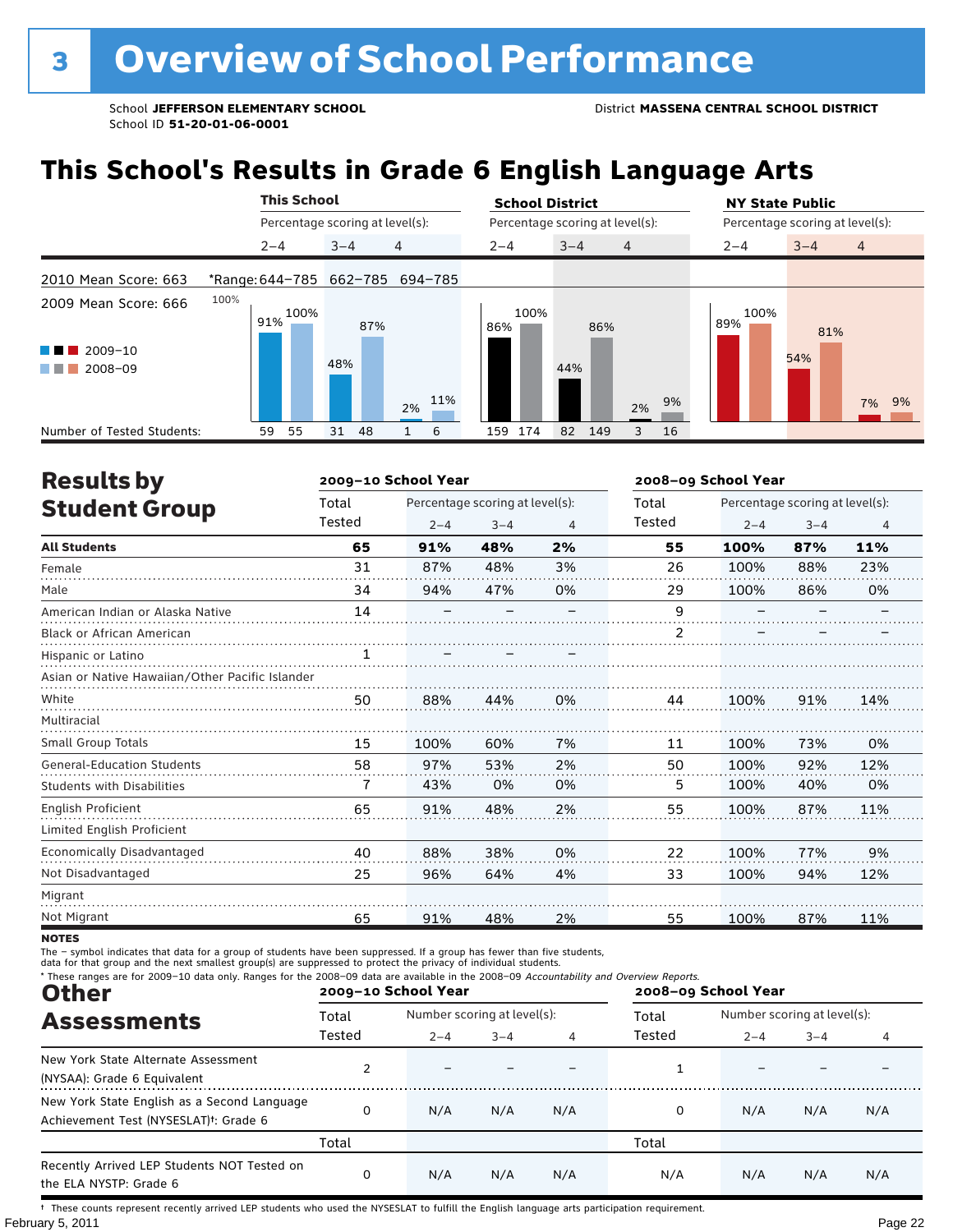## **This School's Results in Grade 6 Mathematics**

|                                                            |                         | <b>This School</b>              |         |     |           | <b>School District</b> |                                 |                | <b>NY State Public</b> |                                 |                |
|------------------------------------------------------------|-------------------------|---------------------------------|---------|-----|-----------|------------------------|---------------------------------|----------------|------------------------|---------------------------------|----------------|
|                                                            |                         | Percentage scoring at level(s): |         |     |           |                        | Percentage scoring at level(s): |                |                        | Percentage scoring at level(s): |                |
|                                                            |                         | $2 - 4$                         | $3 - 4$ |     | 4         | $2 - 4$                | $3 - 4$                         | $\overline{4}$ | $2 - 4$                | $3 - 4$                         | $\overline{4}$ |
| 2010 Mean Score: 672                                       | *Range: 640-780 674-780 |                                 |         |     | 699-780   |                        |                                 |                |                        |                                 |                |
| 2009 Mean Score: 682<br>$2009 - 10$<br>2008-09<br>a sa Tan | 100%                    | 97% 98%                         | 49%     | 93% | 22%<br>9% | 92% 97%                | 90%<br>43%                      | 24%<br>9%      | 92% 96%                | 83%<br>61%                      | 27% 28%        |
| Number of Tested Students:                                 | 63                      | 54                              | 32      | 51  | 12<br>6   | 169<br>170             | 79<br>157                       | 16<br>41       |                        |                                 |                |

| <b>Results by</b>                               |        | 2009-10 School Year |                                 |     |                | 2008-09 School Year |                                 |     |  |
|-------------------------------------------------|--------|---------------------|---------------------------------|-----|----------------|---------------------|---------------------------------|-----|--|
| <b>Student Group</b>                            | Total  |                     | Percentage scoring at level(s): |     | Total          |                     | Percentage scoring at level(s): |     |  |
|                                                 | Tested | $2 - 4$             | $3 - 4$                         | 4   | Tested         | $2 - 4$             | $3 - 4$                         | 4   |  |
| <b>All Students</b>                             | 65     | 97%                 | 49%                             | 9%  | 55             | 98%                 | 93%                             | 22% |  |
| Female                                          | 31     | 94%                 | 32%                             | 6%  | 26             | 100%                | 92%                             | 35% |  |
| Male                                            | 34     | 100%                | 65%                             | 12% | 29             | 97%                 | 93%                             | 10% |  |
| American Indian or Alaska Native                | 14     |                     |                                 |     | 9              |                     |                                 |     |  |
| Black or African American                       |        |                     |                                 |     | $\overline{2}$ |                     |                                 |     |  |
| Hispanic or Latino                              | 1      |                     |                                 |     |                |                     |                                 |     |  |
| Asian or Native Hawaiian/Other Pacific Islander |        |                     |                                 |     |                |                     |                                 |     |  |
| White                                           | 50     | 96%                 | 50%                             | 10% | 44             | 98%                 | 93%                             | 27% |  |
| Multiracial                                     |        |                     |                                 |     |                |                     |                                 |     |  |
| Small Group Totals                              | 15     | 100%                | 47%                             | 7%  | 11             | 100%                | 91%                             | 0%  |  |
| <b>General-Education Students</b>               | 58     | 98%                 | 55%                             | 10% | 50             | 100%                | 96%                             | 24% |  |
| <b>Students with Disabilities</b>               | 7      | 86%                 | 0%                              | 0%  | 5              | 80%                 | 60%                             | 0%  |  |
| English Proficient                              | 65     | 97%                 | 49%                             | 9%  | 55             | 98%                 | 93%                             | 22% |  |
| Limited English Proficient                      |        |                     |                                 |     |                |                     |                                 |     |  |
| Economically Disadvantaged                      | 40     | 98%                 | 40%                             | 5%  | 22             | 95%                 | 86%                             | 18% |  |
| Not Disadvantaged                               | 25     | 96%                 | 64%                             | 16% | 33             | 100%                | 97%                             | 24% |  |
| Migrant                                         |        |                     |                                 |     |                |                     |                                 |     |  |
| Not Migrant                                     | 65     | 97%                 | 49%                             | 9%  | 55             | 98%                 | 93%                             | 22% |  |

**NOTES** 

| <b>Other</b>                                                       |        | 2009-10 School Year      |                             |                          | 2008-09 School Year |         |                             |  |  |
|--------------------------------------------------------------------|--------|--------------------------|-----------------------------|--------------------------|---------------------|---------|-----------------------------|--|--|
| <b>Assessments</b>                                                 | Total  |                          | Number scoring at level(s): |                          | Total               |         | Number scoring at level(s): |  |  |
|                                                                    | Tested | $2 - 4$                  | $3 - 4$                     |                          | Tested              | $2 - 4$ | $3 - 4$                     |  |  |
| New York State Alternate Assessment<br>(NYSAA): Grade 6 Equivalent |        | $\overline{\phantom{0}}$ |                             | $\overline{\phantom{0}}$ |                     |         |                             |  |  |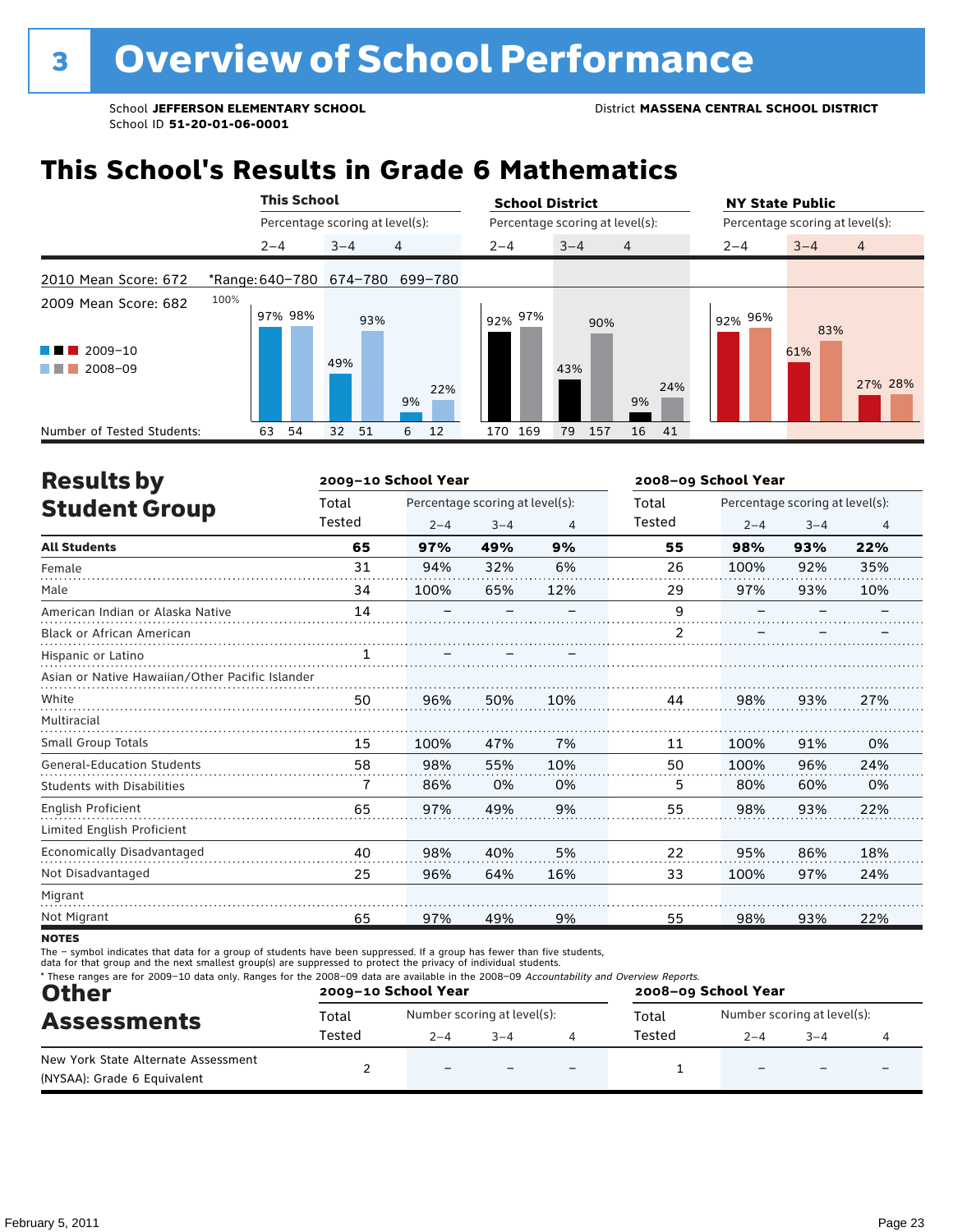## **This School's Results in Grade 7 English Language Arts**

|                            | <b>This School</b> |                                 |                |         | <b>School District</b>          |                | <b>NY State Public</b>          |         |                |  |
|----------------------------|--------------------|---------------------------------|----------------|---------|---------------------------------|----------------|---------------------------------|---------|----------------|--|
|                            |                    | Percentage scoring at level(s): |                |         | Percentage scoring at level(s): |                | Percentage scoring at level(s): |         |                |  |
|                            | $2 - 4$            | $3 - 4$                         | $\overline{4}$ | $2 - 4$ | $3 - 4$                         | $\overline{4}$ | $2 - 4$                         | $3 - 4$ | $\overline{4}$ |  |
|                            | *Range:            |                                 |                |         |                                 |                |                                 |         |                |  |
|                            | 100%               |                                 |                |         |                                 |                |                                 |         |                |  |
|                            |                    |                                 |                |         |                                 |                |                                 |         |                |  |
| $\blacksquare$ 2009-10     |                    |                                 |                |         |                                 |                |                                 |         |                |  |
| 2008-09<br>a katika        |                    |                                 |                |         |                                 |                |                                 |         |                |  |
|                            |                    |                                 |                |         |                                 |                |                                 |         |                |  |
|                            |                    |                                 |                |         |                                 |                |                                 |         |                |  |
| Number of Tested Students: |                    |                                 |                |         |                                 |                |                                 |         |                |  |

| <b>Results by</b>                               |        | 2009-10 School Year |                                 | 2008-09 School Year |        |         |                                 |   |
|-------------------------------------------------|--------|---------------------|---------------------------------|---------------------|--------|---------|---------------------------------|---|
| <b>Student Group</b>                            | Total  |                     | Percentage scoring at level(s): |                     | Total  |         | Percentage scoring at level(s): |   |
|                                                 | Tested | $2 - 4$             | $3 - 4$                         | 4                   | Tested | $2 - 4$ | $3 - 4$                         | 4 |
| <b>All Students</b>                             |        |                     |                                 |                     |        |         |                                 |   |
| Female                                          |        |                     |                                 |                     |        |         |                                 |   |
| Male                                            |        |                     |                                 |                     |        |         |                                 |   |
| American Indian or Alaska Native                |        |                     |                                 |                     |        |         |                                 |   |
| Black or African American                       |        |                     |                                 |                     |        |         |                                 |   |
| Hispanic or Latino                              |        |                     |                                 |                     |        |         |                                 |   |
| Asian or Native Hawaiian/Other Pacific Islander |        |                     |                                 |                     |        |         |                                 |   |
| White                                           |        |                     |                                 |                     |        |         |                                 |   |
| Multiracial                                     |        |                     |                                 |                     |        |         |                                 |   |
| Small Group Totals                              |        |                     |                                 |                     |        |         |                                 |   |
| <b>General-Education Students</b>               |        |                     |                                 |                     |        |         |                                 |   |
| Students with Disabilities                      |        |                     |                                 |                     |        |         |                                 |   |
| English Proficient                              |        |                     |                                 |                     |        |         |                                 |   |
| Limited English Proficient                      |        |                     |                                 |                     |        |         |                                 |   |
| <b>Economically Disadvantaged</b>               |        |                     |                                 |                     |        |         |                                 |   |
| Not Disadvantaged                               |        |                     |                                 |                     |        |         |                                 |   |
| Migrant                                         |        |                     |                                 |                     |        |         |                                 |   |
| Not Migrant                                     |        |                     |                                 |                     |        |         |                                 |   |

#### **NOTES**

The – symbol indicates that data for a group of students have been suppressed. If a group has fewer than five students,<br>data for that group and the next smallest group(s) are suppressed to protect the privacy of individual

| * These ranges are for 2009-10 data only. Ranges for the 2008-09 data are available in the 2008-09 Accountability and Overview Reports.<br><b>Other</b> |        | 2009-10 School Year         |         |     | 2008-09 School Year |                             |         |     |  |
|---------------------------------------------------------------------------------------------------------------------------------------------------------|--------|-----------------------------|---------|-----|---------------------|-----------------------------|---------|-----|--|
| <b>Assessments</b>                                                                                                                                      | Total  | Number scoring at level(s): |         |     | Total               | Number scoring at level(s): |         |     |  |
|                                                                                                                                                         | Tested | $2 - 4$                     | $3 - 4$ | 4   | Tested              | $2 - 4$                     | $3 - 4$ |     |  |
| New York State Alternate Assessment<br>(NYSAA): Grade 7 Equivalent                                                                                      |        |                             |         |     |                     |                             |         |     |  |
| New York State English as a Second Language<br>Achievement Test (NYSESLAT) <sup>+</sup> : Grade 7                                                       | 0      | N/A                         | N/A     | N/A |                     | N/A                         | N/A     | N/A |  |
|                                                                                                                                                         | Total  |                             |         |     | Total               |                             |         |     |  |
| Recently Arrived LEP Students NOT Tested on<br>the ELA NYSTP: Grade 7                                                                                   | 0      | N/A                         | N/A     | N/A | N/A                 | N/A                         | N/A     | N/A |  |

February 5, 2011 **Page 24** † These counts represent recently arrived LEP students who used the NYSESLAT to fulfill the English language arts participation requirement.